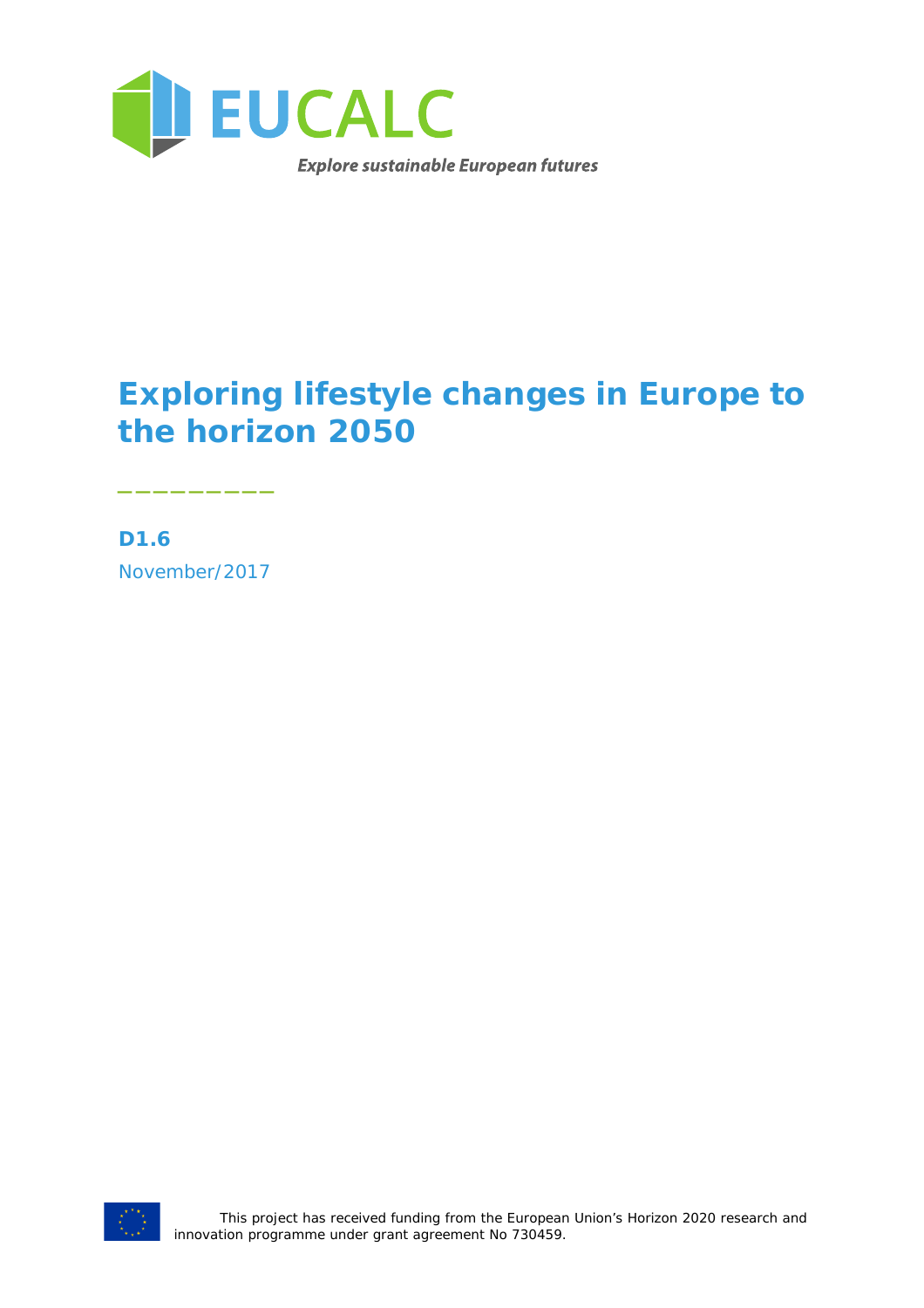

| <b>Project Acronym and</b><br><b>Name</b> | EU Calculator: trade-offs and pathways towards<br>sustainable and low-carbon European Societies - EUCalc |
|-------------------------------------------|----------------------------------------------------------------------------------------------------------|
| <b>Grant Agreement</b><br><b>Number</b>   | 730459                                                                                                   |
| <b>Document Type</b>                      |                                                                                                          |
| <b>Work Package</b>                       | 1                                                                                                        |
| <b>Document Title</b>                     | Exploring lifestyle changes in Europe                                                                    |
| <b>Main authors</b>                       | Vincent Moreau, Ana Rankovic, Luís Costa                                                                 |
| <b>Partner in charge</b>                  | <b>FPFI</b>                                                                                              |
| <b>Contributing partners</b>              | <b>SEECN, PIK</b>                                                                                        |
| <b>Release date</b>                       | November/2017                                                                                            |
| <b>Distribution</b>                       | Public:<br>All involved authors and co-authors agreed on the<br>publication.                             |

#### **Short Description**

This report summarizes the presentations, discussions and lessons learned during the EU calculator expert workshop on lifestyles and lifestyle changes in Europe. Consumption choices and patterns can have significant implications on energy consumption. Hence the need to account for the consumer perspective in modelling future energy consumption patterns. Current research projects in the field of sustainable lifestyles were presented and energy intensive (buildings, transportation and food/diets) were discussed more specifically. The conclusions identify what the calculator modules should take into account to represent the changing nature of energy consumption.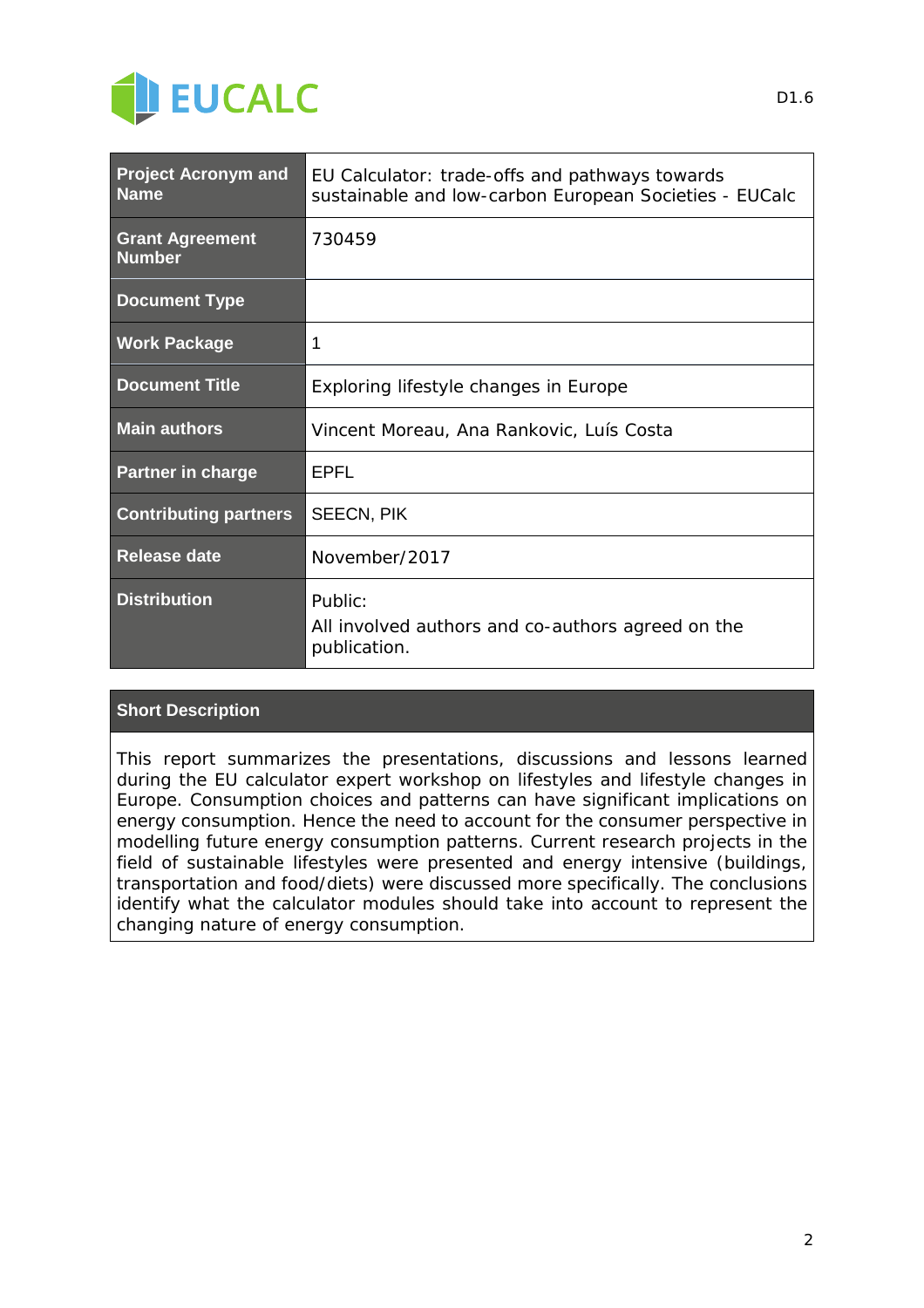

| <b>Quality check</b>                     |                         |
|------------------------------------------|-------------------------|
| <b>Name of reviewer</b>                  | <b>Date</b>             |
| Prof. Patricia Osseweijer, TU Delft      | November 7, 2017        |
| Dr. François Vuille, Energy Center, EPFL | <b>October 29, 2017</b> |

#### **Statement of originality:**

This deliverable contains original unpublished work except where clearly indicated otherwise. Acknowledgement of previously published material and of the work of others has been made through appropriate citations, quotations or both.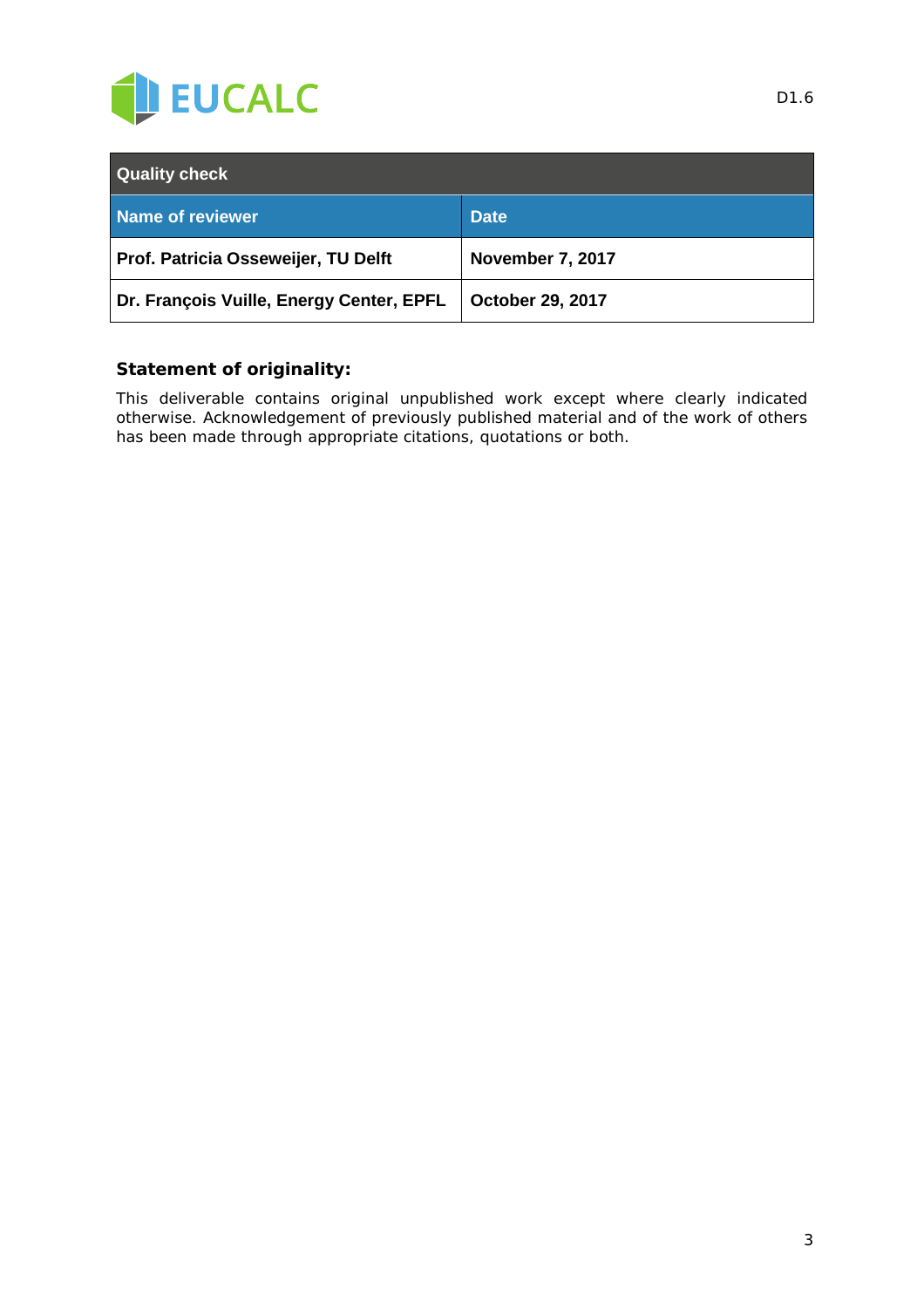

## **Table of Contents**

| $\mathbf 1$             |                                                                                  |  |
|-------------------------|----------------------------------------------------------------------------------|--|
| $\overline{2}$          |                                                                                  |  |
| 3                       |                                                                                  |  |
| $\overline{\mathbf{4}}$ |                                                                                  |  |
|                         |                                                                                  |  |
| 6                       |                                                                                  |  |
| 7                       |                                                                                  |  |
|                         |                                                                                  |  |
|                         |                                                                                  |  |
|                         |                                                                                  |  |
|                         | Table 4 - Relevant practical challenges and action points for the modelling work |  |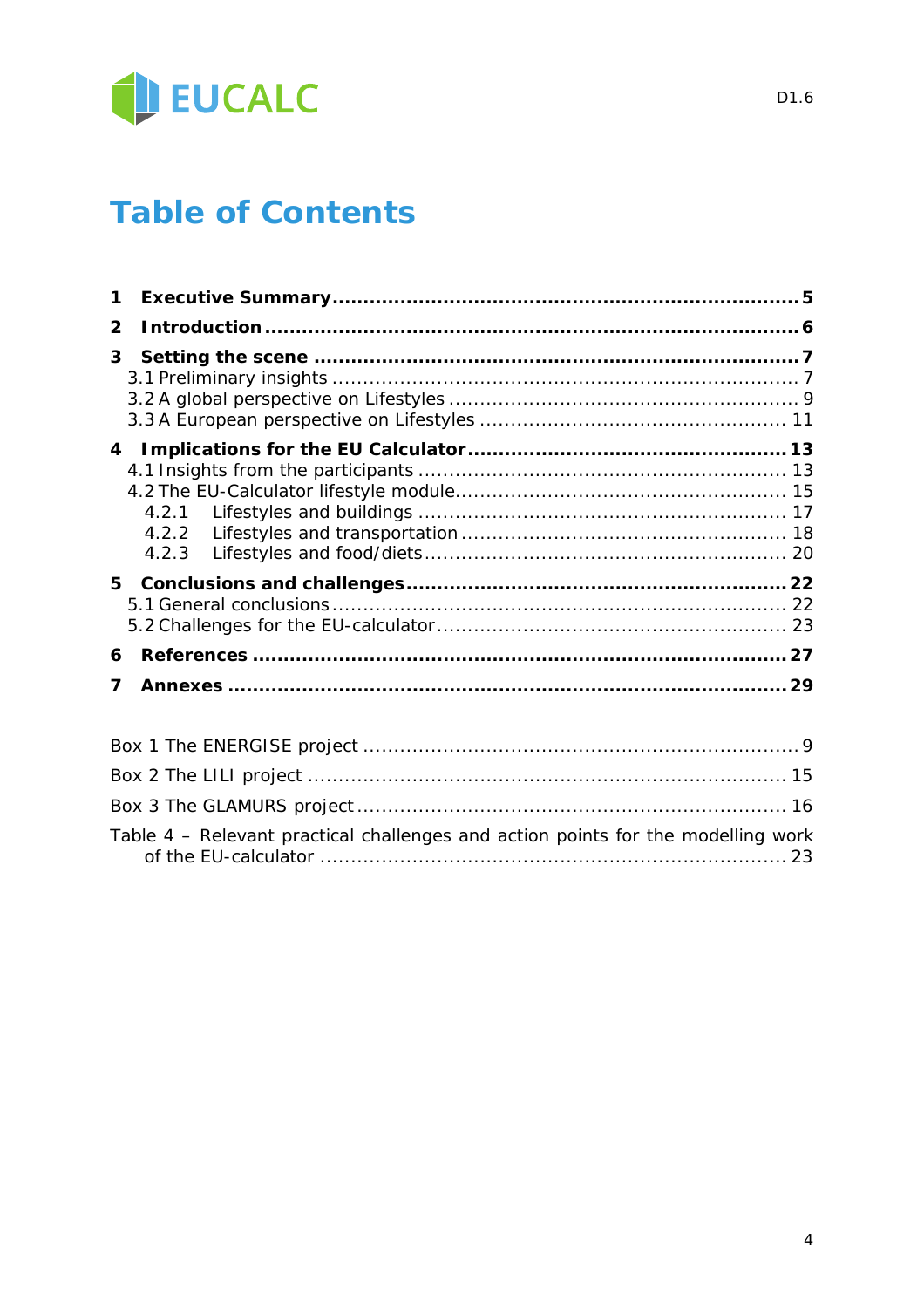## **U** EUCALC **1 Executive Summary**

From rising inequalities and fuel poverty to the distribution of carbon footprints,

lifestyles have different impacts on resource consumption and energy use in particular. A sustainable lifestyle can be defined as "*a cluster of habits and patterns of behaviour embedded in a society and facilitated by institutions, norms and infrastructures that frame individual choice, in order to minimize the use of natural resources and generation of wastes, while supporting fairness and prosperity for all*". New research shows how lifestyle choices and patterns can have significant implications on energy consumption. Hence the need to account for the consumer perspective in modelling future energy consumption patterns. The EU Calculator expert workshop on lifestyles built on both perspectives, consumers' capacity to make their own choices (consumer agency) on the one hand and enabling conditions on the other.

Among the most important drivers of energy consumption, income and age distribution are directly linked to lifestyles. The evolution of both of these variables was therefore identified as priorities to be integrated in the EU Calculator. In practice, space heating represents the largest part in the energy consumption of European households. As shown by the results of current research, much can be achieved at the policy level to encourage sufficiency. For instance, space heating could be measured per capita rather than surface area. Such changes put consumption into perspective, bringing back the distinction between basic needs and economic desires. Housing is particularly sensitive given long life time and slow turnover in buildings. Moreover, the budget constraint limits consumer choices in ownership, housing type, location, or level of energy efficiency.

Diets and food was also identified as an activity where indicators of energy consumption can be greatly improved. While the uncertainties in the energy content of food items remains comparably low, those of the impact of diets are much higher. Food and dietary choices vary with income, age, and many other socio-cultural factors. In addition, an important share of the food and feed is imported in Europe which raises the question of system boundaries, pointing to food-miles as a potentially more relevant indicator than calories consumed as it stands in the calculator

In the transportation sector, the nature of the automobile as a positional good proves difficult to substitute, including with electric vehicles. This is also where some of the most disruptive changes are expected with autonomous mobility which might increase the number of km travelled significantly. How people spend their time and work will also affect transportation, and infrastructure investment as well as fiscal policies play an important role in shaping people's behaviour.

The context in which consumption takes place is key and should be reflected in the methodology underlying the calculator. Accounting for differences across socioeconomic groups sends a very different message than relying on national averages. If the calculator is used to encourage and discourage certain behaviours, the widening gap between rich and poor should be taken into account. From a policy making point of view, income distribution at the European level might be more relevant in energy terms than geographical representation in the calculator.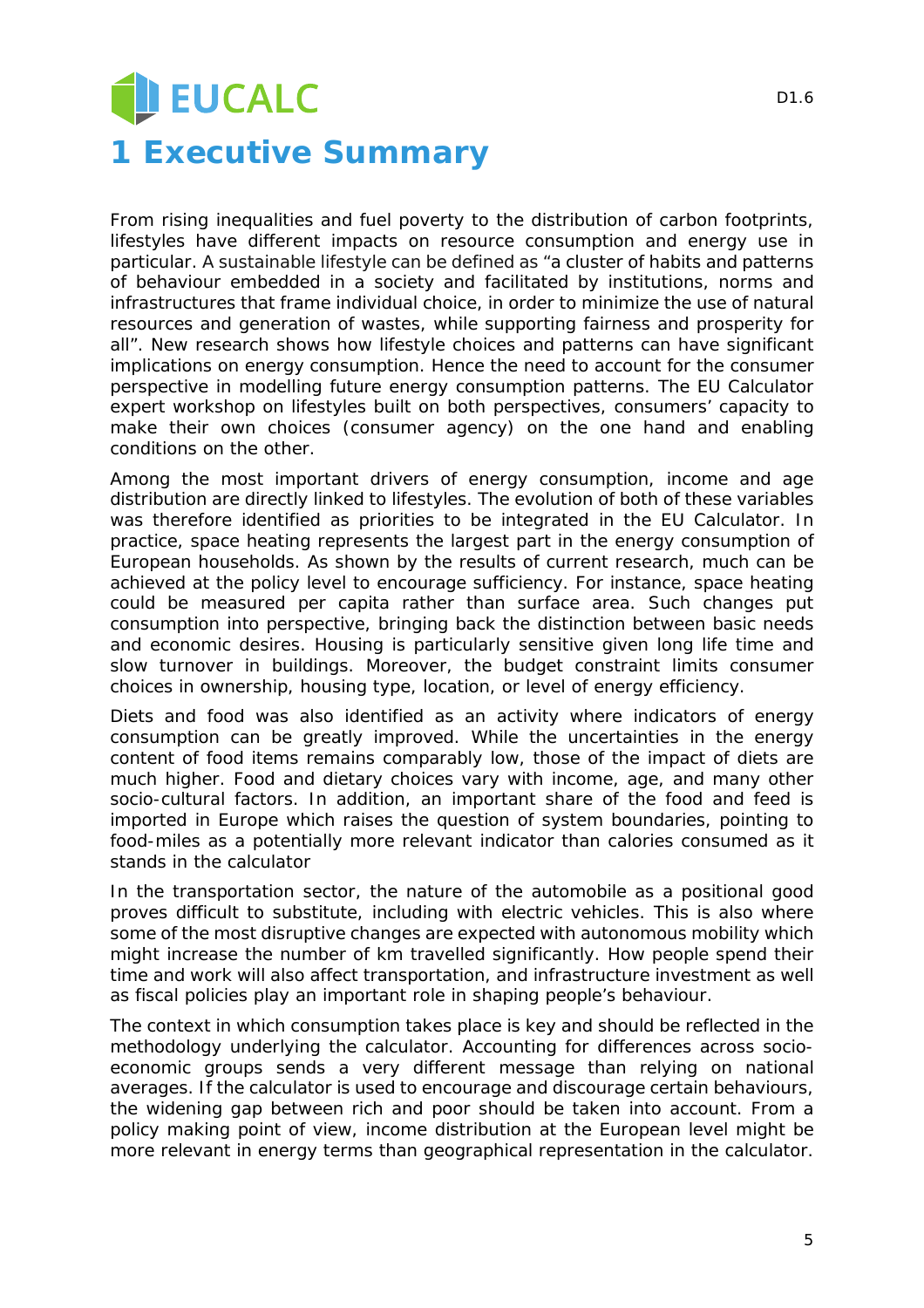# **JEUCALC 2 Introduction**

Energy has traditionally been a technical question, with well-defined patterns of electricity and fuel production and consumption. Yet, given changes on the supply and demand side in relation to energy transitions, the perspective on energy consumption has shifted towards non-technical aspects, patterns of time use, socio-economic issues, etc. From rising inequalities and fuel poverty to the distribution of carbon footprints, different lifestyles have different impacts on resource consumption and energy use in particular (e.g. Steinberger et al., 2010; Chitnis et al., 2014). In addition to income distribution, social norms have a growing impact, positive or negative, on energy consumption (Jansson et al., 2017). Recent research shows how different lifestyle choices and patterns can have significant implications on energy consumption (Schanes et al., 2016). Hence the need to account for the consumer perspective in modelling future energy consumption patterns.

In doing so the EU calculator team intend to build on the latest developments and in particular current research projects in the field of sustainable lifestyles (e.g. UNEP, 2016; Akenji and Chen, 2016; Ivanova et al., 2017; Lorek and Spangenberg, 2017). The EU calculator takes a holistic approach and accounts for multiple sectors, especially the most energy intensive ones such as buildings, transportation and food, as well as country specific issues and socio economic groups. Multiple measures and frameworks now define "sustainable lifestyles" and one of the goals of WP1 is to identify relevant levers and their drivers by consulting with experts in the field.

A sustainable lifestyle is generally defined as "*minimizing ecological impacts while enabling a flourishing life for individuals, households, communities, and beyond. It is the product of individual and collective decisions about aspirations and about satisfying needs and adopting practices, which are in turn conditioned, facilitated, and constrained by societal norms, political institutions, public policies, social and physical infrastructures, markets, and culture*" (UNEP, 2016). Minimizing impacts, however, does not necessarily lead to sustainable consumption. Alternatively, a sustainable lifestyle is "*a cluster of habits and patterns of behaviour embedded in a society and facilitated by institutions, norms and infrastructures that frame individual choice, in order to minimize the use of natural resources and generation of wastes, while supporting fairness and prosperity for all*" (Akenji and Chen, 2016).

The EU calculator workshop on lifestyles was organized with the goal of identifying broad relationships between lifestyles metrics, their underlying drivers and possible futures in Europe. More specifically, the objectives of the workshop were to challenge and validate current assumptions considered in the calculator regarding the evolution of lifestyles to 2050 and explore how shifts in consumer behaviour might be accounted for. Changes discussed included both efficiency gains, doing more with the same or less and sufficiency, satisfying current needs with less in absolute terms.

The workshop took place back to back with the Global Research Forum on *Sustainable Production and Consumption conference on Sustainable Lifestyles, Livelihoods and the Circular Economy*, co-hosted with the Institute of Development Studies (IDS) and the Science Policy Research Unit (SPRU) at the University of Sussex. A programme and list of participants can be found in the annex. In order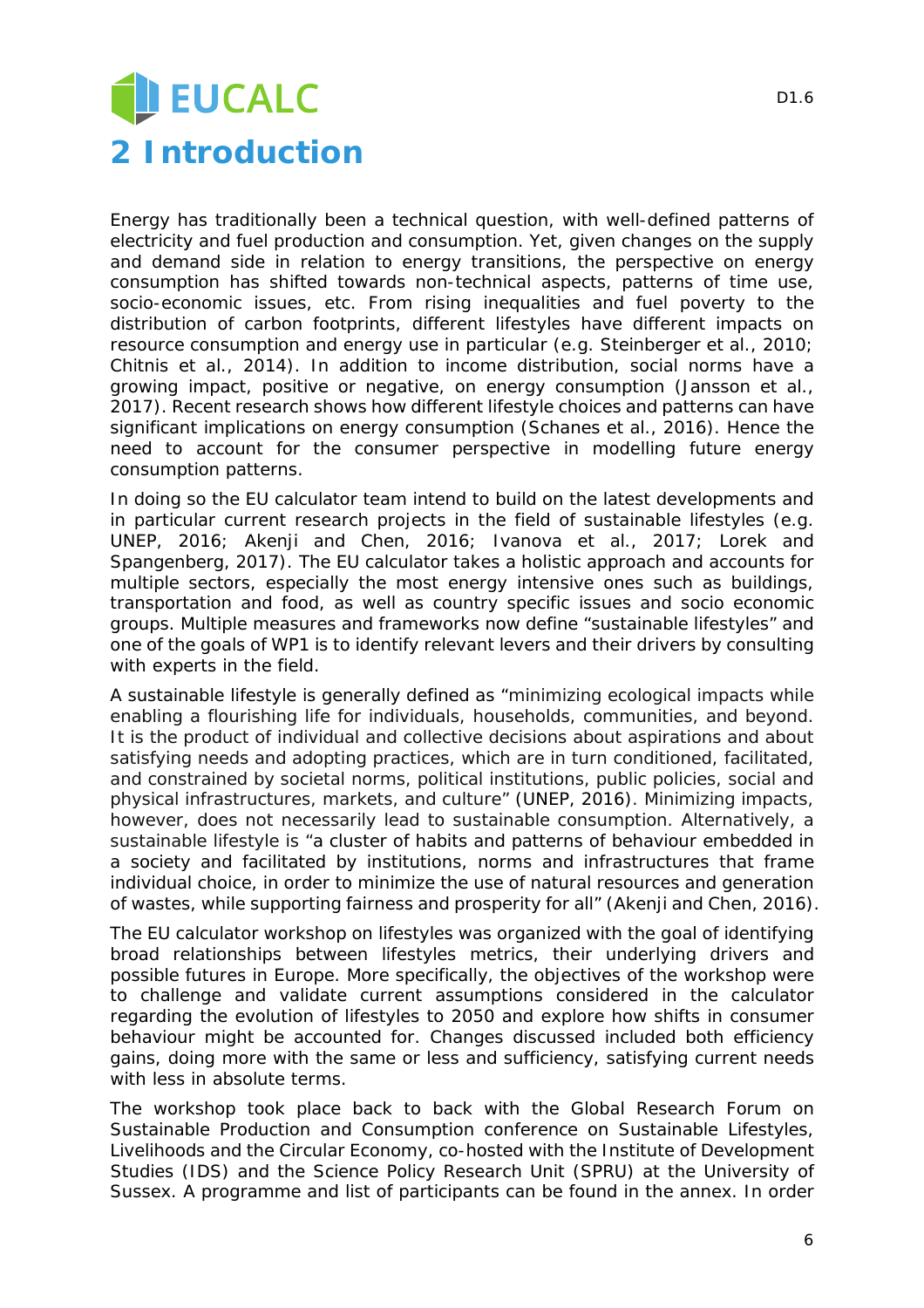

to maximize interaction, the programme was planned jointly by the EUCalc team and the workshop facilitator. This report follows a similar structure by funnelling the outcomes of discussions from a general perspective to the specific energy intensive sectors: building, transportation and food/diet. The workshop began with an introduction to the calculator and inspiring talks on the state of the art in lifestyles determinants and impacts globally and in Europe. Three short presentations or 'spark talks' over the course of the workshop stimulated the discussions with insights from four research projects, ENERGISE (European network for research, good practice and innovation in sustainable energy), EUFORIE (European Futures for Energy Efficiency), LILI (Living well within limits) and GLAMURS (Green Lifestyles, Alternative Models and Upscaling Regional Sustainability). A list of participants can be found in the Annex.

## **3 Setting the scene**

## **3.1 Preliminary insights**

In lieu of an introduction, each participant was asked to share one insight on sustainable lifestyles. All participants contributed based on their own research and experience. Their initial contributions can be reported in two broad categories, the impact of individual behaviour and that of consumption choices, lock-in and enabling conditions.

- A. Individual behaviour
- **A linear relationship exists between households' carbon footprint and income.** Hence the need to look at direct and indirect rebound effects. Saving energy in a home through insulation decreases energy bills but these energy gains are often undermined when individuals increase the temperature in their home as a response to the cheaper energy bill (direct rebound) or alternatively redirect the money gained from energy cost savings to purchase a greenhouse gas (GHG) emitting flight to remote destinations for a holiday (indirect rebound).
- **Mitigating rebound effects in countries with high rates of energy poverty is essential.** In other words, efficiency gains combined with increased indoor temperature should be seen as a way to improve issues such as health, comfort, etc.
- **If you ask people around the world what they aspire to, it tends not to be sustainable lifestyles.** We have failed dramatically to articulate and describe what inspirational, positive "one planet lifestyles" can be and in the absence of that, people continue to eat burgers and drive cars.
- **The correlation between the level of education and carbon emissions should be accounted for**. Ironically, people who vote for green political parties tend to have large carbon footprints, so called inconsequential behaviour.
- **We know but we don't know.** We know that some things are not good (e.g., flying, eating red meat) but we are still behaving like we do not know.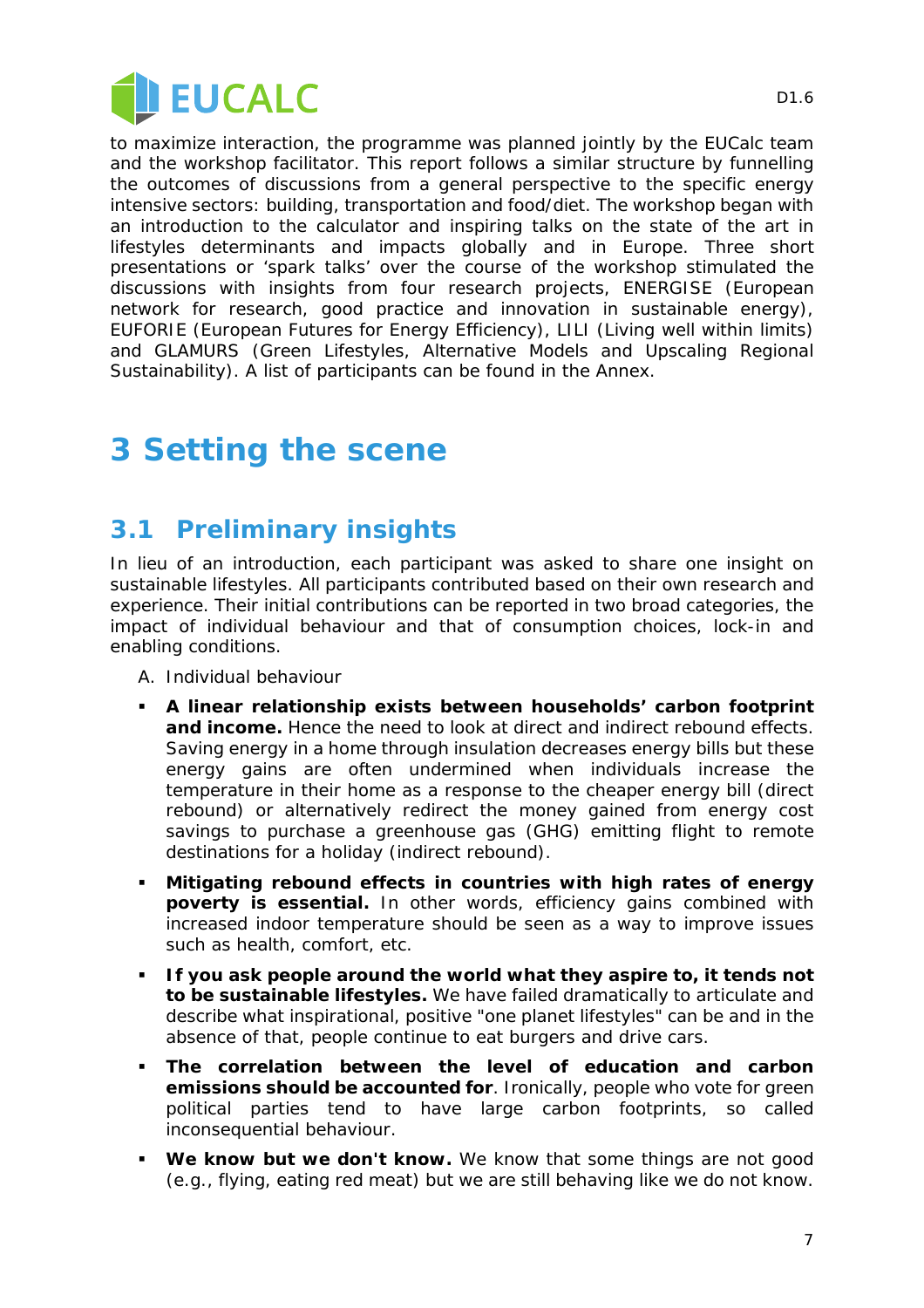

- **The number and variety of drivers that influence consumer choices is fascinating.**
- **The connection between climate change and demographics need not be linear**; population can grow but energy use can decrease.
- **The relationship between diets and land use change** must be further explored.
- **Looking at and approaching lifestyles from broader perspectives is important**. Time use, for instance, is a very important component. How people organize their everyday life affects their level and type of consumption. Another aspect has to do with **social motivations**, **what social factors and motivations are there that drive sustainability** and how can we harness those in a positive direction.
- **The nature of the debate around evidence and knowledge and how that impacts decision making, and our inability to properly project and predict the future in terms of the ways we behave.** This is a fundamental issue in developmental science.
- B. Consumption choices, lock-in and enabling conditions
- Cost is often assumed to be a major factor in consumer preferences and technology related decisions (e.g. heating technology). Heating comprises up to 80% of household energy consumption. **Costs are a relevant factor but the existing infrastructure** (e.g. gas heaters in UK) **turns out to be a major factor influencing decisions and making it very difficult to switch from existing to other types of technologies.**
- In some domains and areas lifestyles are more sustainable, in some less, and it is not as much linked to behaviours and intentions as it is linked to **contexts and environments in which this consumption takes place**. We need to look at lock-in factors and enablers for sustainable or unsustainable lifestyles such as infrastructure.
- **Environmental destruction driven by advertisement and change in consumer preferences** (The Lorax by Dr Seuss's (1972)). The environmental policy community and environmental economists almost never talk about the role of advertisement in changing preferences. Preferences are assumed to be exogenously given and that they are formed by individuals using their own agency to fulfil those preferences rather than that they are socially shaped and structure-dependant and advertisement has a major role in that.
- **What can individuals really change in their behaviours and move away from all the lock-in such as infrastructure and social constructs.** How do we harness all these uncertainties, narrow them down and translate them into the EUCalc.
- **In general, we refuse to acknowledge how limited the individual agency is** despite all the research and evidence that suggest otherwise. This is striking. We continue with **consumer scapegoatism, blaming consumers, instead of looking at the context and power dynamics that are in place and are driving consumption.**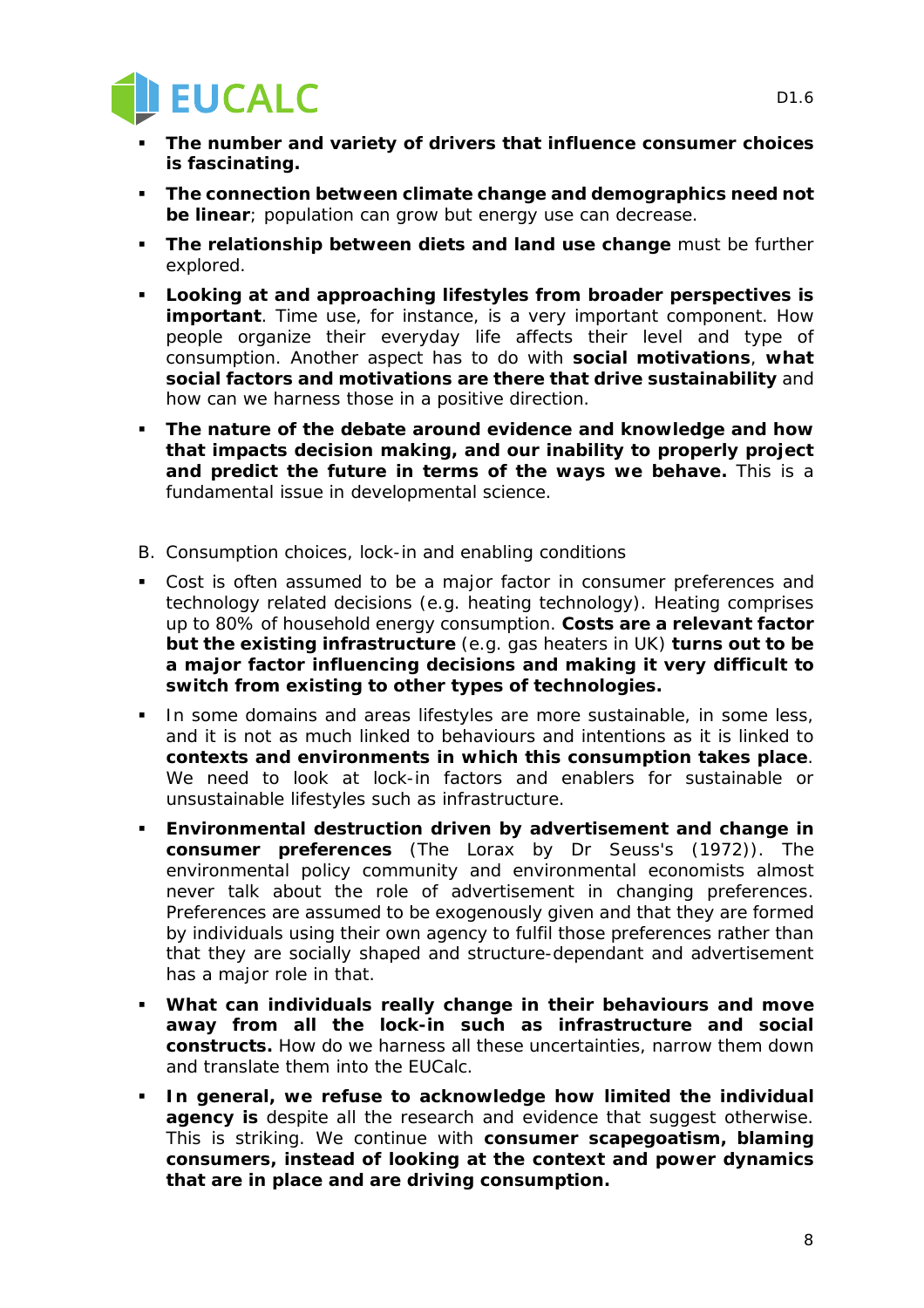

- **Lifestyles are often framed in relation to individual choice but we need to understand and take into account necessities and how these are not met,** and also constraints versus choices. Web of dependencies are quite invisible; those with more choices tend to have large web of dependencies while at the same time there are those who only have needs and those needs are not met. The latter's environmental impact differs significantly and we need to make these webs of dependency more visible.
- **We don't have a single clue about sustainable lifestyles since we are so busy trying less unsustainable options**.
- **Social lock-in and technology lock-in.** Norms can be challenged through participative methods, including norms around individual choice. Similarly, sufficiency strategies, satisfying human needs with lower material and energy throughputs (Alcott, 2008), can be scaled up through participative methods, discussion of sustainable lifestyles.

#### *Box 1 The ENERGISE project*

Marlyne Sahakian outlined the Horizon 2020 project **ENERGISE**, emphasizing the importance of community engagement and dialogues for the actual reduction of energy consumption in households across Europe and not just energy efficiency.

- A collaborative research project looking at what can be done on both individual and collective levels to reduce household energy consumption in Europe;
- Going beyond energy efficiency to explore ideas about energy sufficiency in households in terms of consuming differently and consuming less energy;
- Investigating lifestyles in relation to every day practices, and how that relates to habits routines, social norms and how that changes across cultural contexts in Europe;

ENERGISE will develop an innovative conceptual framework. Thousands of existing initiatives that look at how we can reduce household energy consumption in Europe will be reviewed and translated into a searchable database. 16 Living Labs in 8 countries will be conducted and the observations evaluated in terms of energy consumption reduction potential. Cross cultural analysis will examine what works and why, and policy implications will be identified and recommendations developed to guide policies and decision making.

### **3.2 A global perspective on Lifestyles**

Lewis Akenji drew a broad picture of our understanding of (un)sustainable lifestyles and emphasized the relevant aspects for energy calculators such as EUCalc. He referred to his latest UNEP report for the state of research as well as the next steps (Akenji and Chen, 2016). His key messages are the following.

#### **Calculators and numbers, how they relate with lifestyles?**

Living on "one-planet lifestyles" can be measured and translated in different ways either through CO2 emissions per capita or material footprints, etc. The required reduction for European countries is massive (e.g. 80% in the case of Finland).

The key sectors where lifestyles have a high environmental impact are food/diet, transport, housing and leisure. These are often framed differently and analysed separately, depending on each researcher.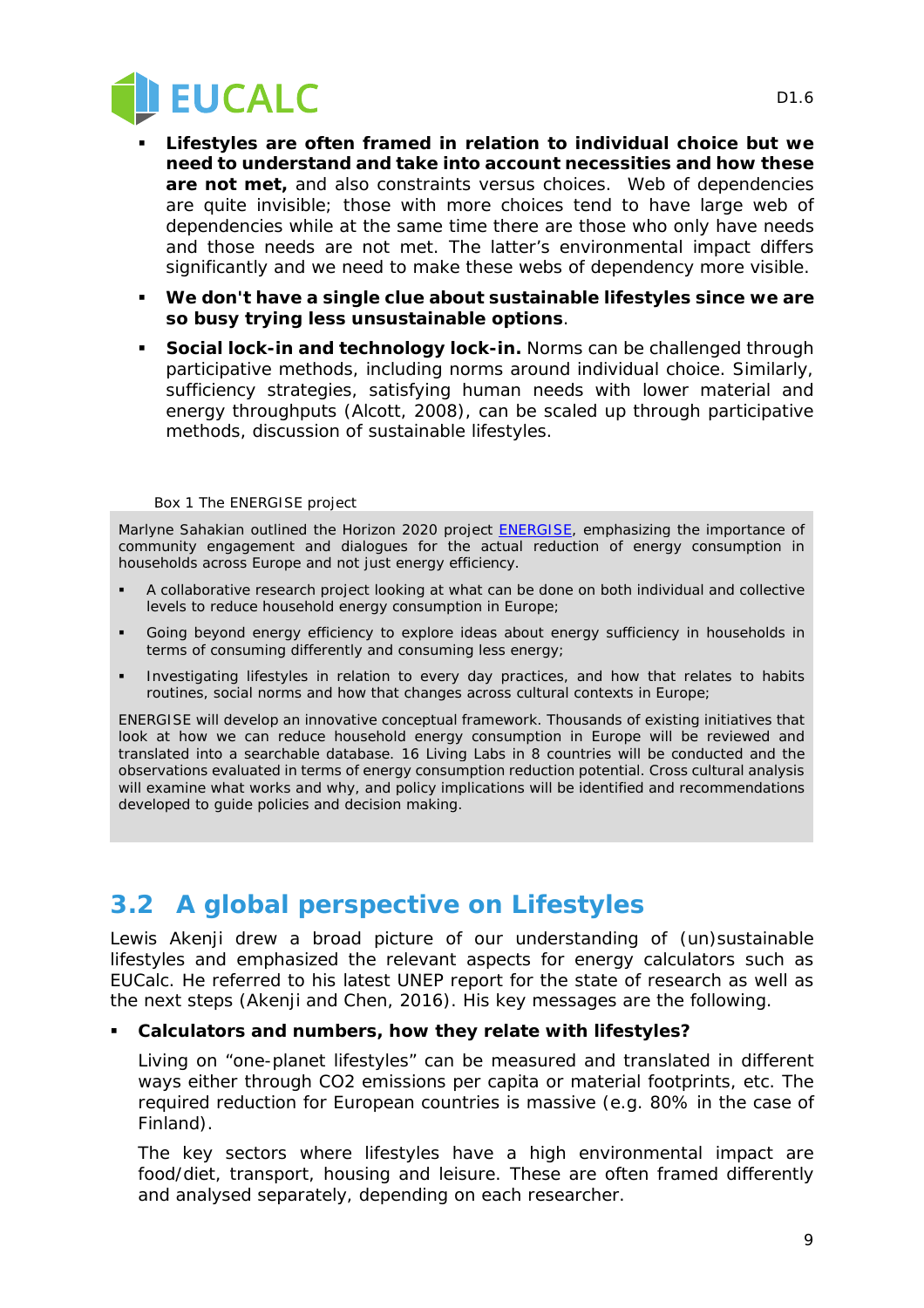

#### **A broader perspective on lifestyles is required before they can be quantified**

Energy is particularly interesting because production is primarily a technical issue but consumption embodies multiple aspects including non-technical ones. How to capture the latter in a proper way within energy calculators is a very interesting question. For example, the numbers behind product labels can be puzzling, yet consumers make up their minds within seconds. The complexity of people's decision making process



is high and our understanding of these processes remains low.

#### **Look at lifestyles before framing them in the context of sustainability**

Interfering with people's aspirations is tricky and inevitable to move towards sustainability. Every day practices are not about harming the environment, but about meeting essential needs, social expectations, personal desires. The choices available through market and non-market platforms determine what people consume. Consumption must be framed in the context of needs and wants or desires (e.g. Max-Neef et al., 1992). However, the definition of basic needs is changing rapidly.

#### **The ring of lifestyles, putting consumption in the context of needs**

As shown in the figure above, our *personal situation* has a strong impact on our consumption (Akenji and Chen, 2016). Choices are influenced by our social networks, level of education, income and fiscal ability, and we have some control over these factors. Research and awareness about this first layer is growing.

The second layer are *socio-technical conditions*, infrastructure, economic implications of consumption, culture, media, etc. This level is where most of the research challenges lie. Usually, this is hardly translated into numbers.

The outer layer of the figure above is what frames and limits *boundaries of consumption* e.g. biogeochemical and physical boundaries.

#### **Consumer** *scapegoatism***, shifting responsibility onto consumers, is widespread and there is a lack of recognition of how limited individual agency is.**

When we explore the food system, for example, the 'consumption phase' is often a black box with a lot of complexity in decision-making that is not often explored. If one really wishes to understand how to drive change towards sustainable lifestyles, one needs to consider 3 main determinants: (1) the **attitudes** of consumers, policy makers, producers, managers, etc. which depends partly on their preferences, (2) the set of **facilitators** that connect consumer attitudes and knowledge with practices that you would like to engage (e.g. norms, practices, prices). (3) the **infrastructure** which sets the conditions for lifestyle patterns –in other words, the socio-ecological interfaces that support consumption activities including physical infrastructure (for housing, mobility, and leisure), and the design of systems of provision (e.g. pricing and capacities of utilities like water and energy) used to satisfy consumer needs and desires.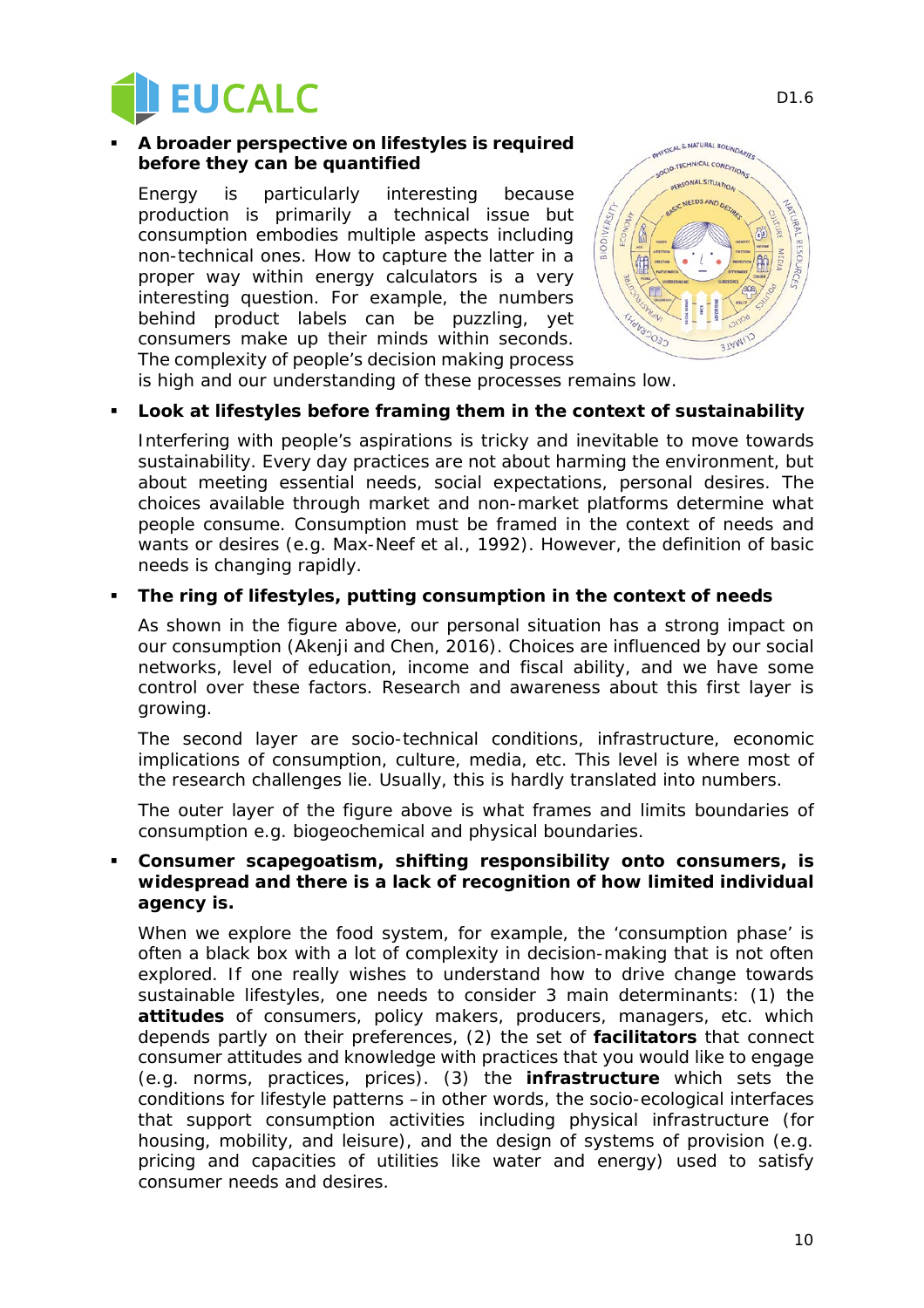

## **3.3 A European perspective on Lifestyles**

Sylvia Lorek provided some lessons on (un)sustainable lifestyles from research done within the **EUFORIE** project (European Futures for Energy Efficiency). She emphasized the distance separating us from sustainable consumption and introduced the distinction between weak and strong sustainable consumption. In the context of energy, a parallel can be drawn with energy efficiency and sufficiency. Her main messages are the following.

#### **Sustainable consumption means different things to different people**

Should we have household consultants advising us on our decision making, experts in economics, researchers on resources and material consumption from extraction to consumption to waste.... These different individuals use the same words but mean different things.

Different professions mean different things when they talk about sustainable consumption: household consultants provide advice on sustainable behaviours and purchasing decisions. Economists approach consumption as factors in economic models addressing actors in public and private consumption to become more sustainable. A third group highlights that production already involves consumption – the consumption of natural resources all along the supply chain.

To approach sustainable consumption in a meaningful way, one must focus on the cornerstone of resource consumption. Otherwise there is a risk of getting lost in marginals.

#### **Weak sustainable consumption is necessary but not sufficient, strong sustainable consumption is needed**

Weak sustainable consumption focuses on the economy, products and development of markets (the EU approach falls here, focusing on being the most competitive and on strengthening consumption).

Strong sustainable consumption also takes into account patterns and the level of consumption that leads us away from markets only and provides room to consider degrowth and sufficiency in order to reduce resource consumption.

In the context of energy, weak and strong sustainable consumption can be associated with energy efficiency and sufficiency, respectively.

#### **Highlights from the [EUFORIE](http://www.utu.fi/en/units/euforie/Pages/home.aspx) project on efficiency and sufficiency**

Space heating is the most energy intensive sector in almost all EU countries observed within the project (Spain is the exception). Optimizing electrical appliances and lighting is fine and needed but this is not as important as space heating in moving towards sustainability.

Germany is very efficient; Eastern European countries waste a lot of energy due to poor insulation of buildings and inefficient heating technology (low efficiency boilers, etc.). Despite its efficiency, Germany uses up much more energy and this discrepancy is caused by the higher than average size of apartments and dwellings.

Square meters matter. We are still in favour of single standing houses with a room for every person, each with all the electric equipment possible (e.g.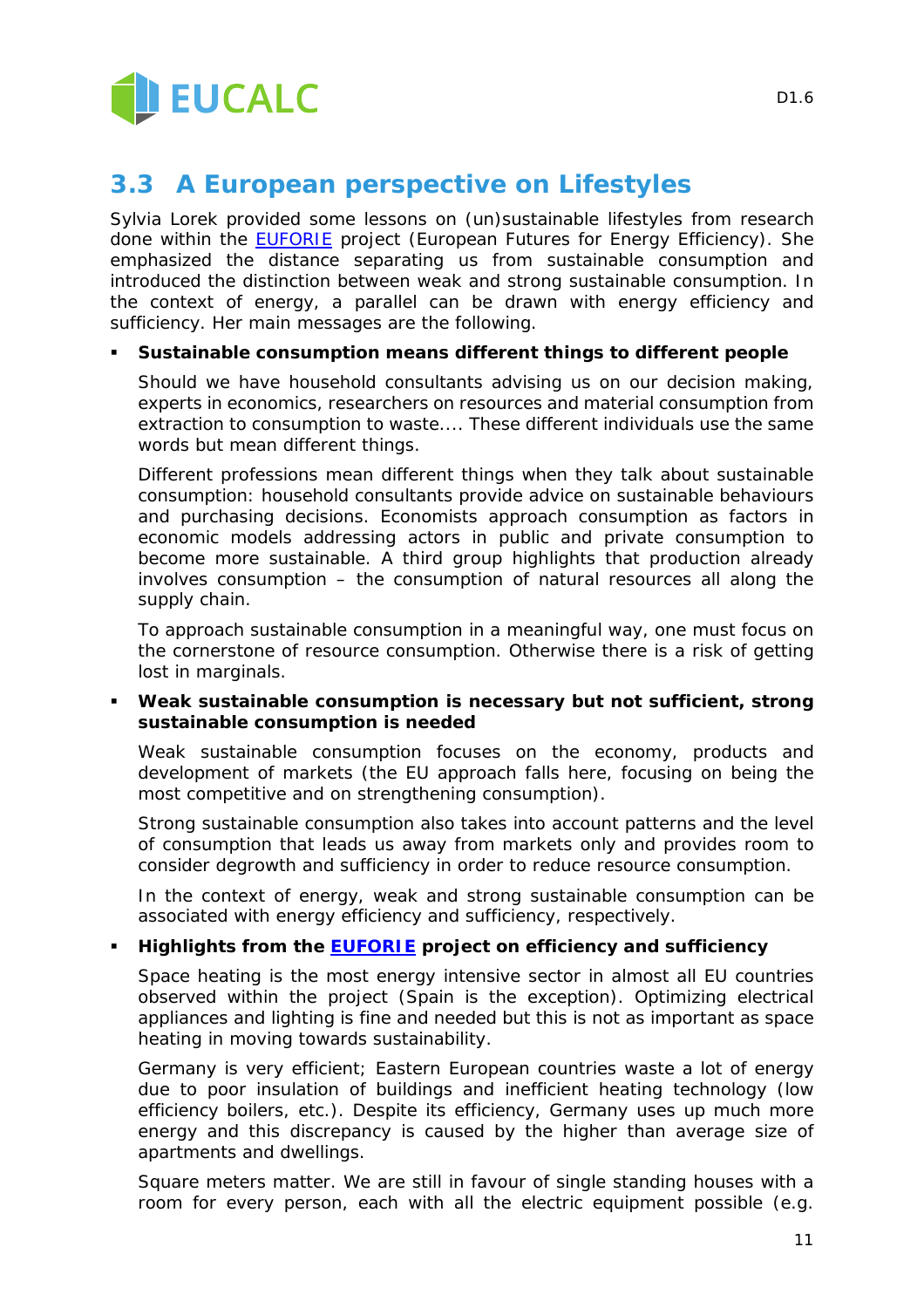

Røpke, 1999).

Results from efficiency pathways show that it is very unlikely that we will reach EU efficiency targets through efficiency gains alone. Policy instruments remain focused on technology and we talk a lot about new buildings but existing ones need to be brought up to standard as well.

 **The challenge of space heating can be tackled by measuring energy use per capita rather than per square meter.** 

Public policy and financial sector can achieve much through price signals, shifting e.g. public loans from square meter to per capita measures.

The example of a Swedish company that tried to construct a "one-ton lifestyle" is particularly telling. A highly efficient,  $130m^2$ , house was built for inhabitants who had to go vegan, yet the project failed to achieve a "one-ton (of carbon emissions) lifestyle" on a per capita basis.

More successful experiments systematically reduce surface area per capita such as vertical cities with small private units and plenty of common space, for example in Cologne. The tiny house movement is also an example of sufficiency and degrowth.

Housing cooperatives invest/crowdfund to buy and renovate space so that people can live a different lifestyle in a more collective and communal way.

#### **Wide stakeholder engagement as a prerequisite for change**

Designers, architects and builders must be involved in providing new housing and renovating old buildings and their terms of reference and ways they are paid needs to change so that new ideas can be implemented at lower costs.

Housing developers and cooperatives have a role to play, for example a housing cooperative in Zurich rents apartments where the space must correspond to the size of the family/household.

Municipalities usually have efficiency consultants, and should have sufficiency consultants as well. When families are shrinking they are nonetheless staying in big houses, and even if they would like to move, they usually don't know how. We need institutions to facilitate such moves and people's participation.

In short, energy consumption in the building sector is an enormous challenge and given the incremental improvements and long life times of buildings, behavioural and in particular sufficiency solutions needs to be implemented.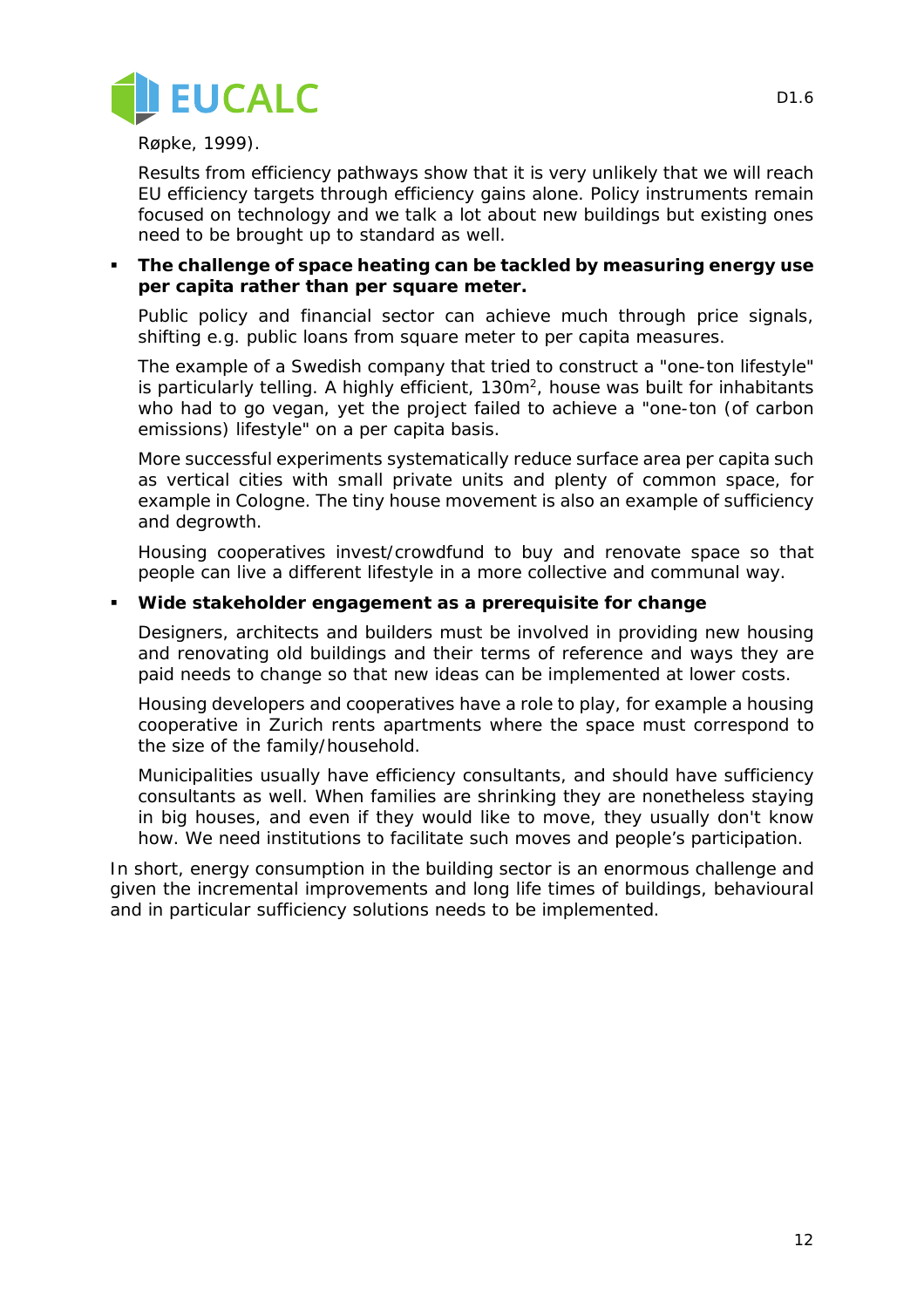# **U** EUCALC

## **4 Implications for the EU Calculator**

### **4.1 Insights from the participants**

Participants were invited to discuss the key points raised above in relation to the EU Calculator. The results are summarised below.

#### **How can we account for the different goals of the calculator and how can we unpack the diversity of opinions and debate?**

The EU Calculator accounts for different consumption patterns through levers parameterized against a set of overarching criteria on four levels (1 to 4). For every action point or lever one can set a level of ambition to mitigate climate change; level 1 is no ambition to mitigate climate change, level 4 is extreme ambition. For instance, the way the potential for bioenergy is contextualized is an expression of existing debate, and users set levers in a way that manages bioenergy. There are very specific deterministic calculations underlying the impacts of different choices that affect bioenergy provision.

#### **Moving from weak to strong sustainable consumption**

Strong sustainability is different from strong sustainable consumption, and a distant target as resources and production factors are more substitutable than complementary. Strong sustainable consumption asks questions how we should live with available resources, considering the levels and patterns of consumption (Lorek and Fuchs, 2013). Weak sustainable consumption means thinking in terms of products and services, things happening in the market.

Consuming efficiently means optimization of products (goods and services) per unit of consumption whereas consuming differently explores how those goods could be shared or co-produced. Consuming sufficiently considers the global perspective of resource constraints such as the global carbon budget to limit climate change. A fourth approach is focusing on sustaining wellbeing or thriving which considers sustainable ways of living beyond material consumption.

#### **Differentiating between the intention and the impact of behavioural changes**

People may intend to behave sustainably, but their impact may be insignificant. We need to differentiate between intention and impact, focus on inconsequential behaviours, enabling conditions and choices that have lower impacts and correlate these with strong sustainability.

#### **Developing interactions between disciplines and methodological approaches to understand individual decision making processes**

Understanding the factors which influence consumer choice and lifestyle patterns is challenging, the complexity in people's head and in their actions is huge. The problem is that there is not enough dialogue and interaction across approaches for understanding decision making. Economists focus on rational decision making and we know from empirical research that decision making is often irrational and influenced by emotions. Heuristics and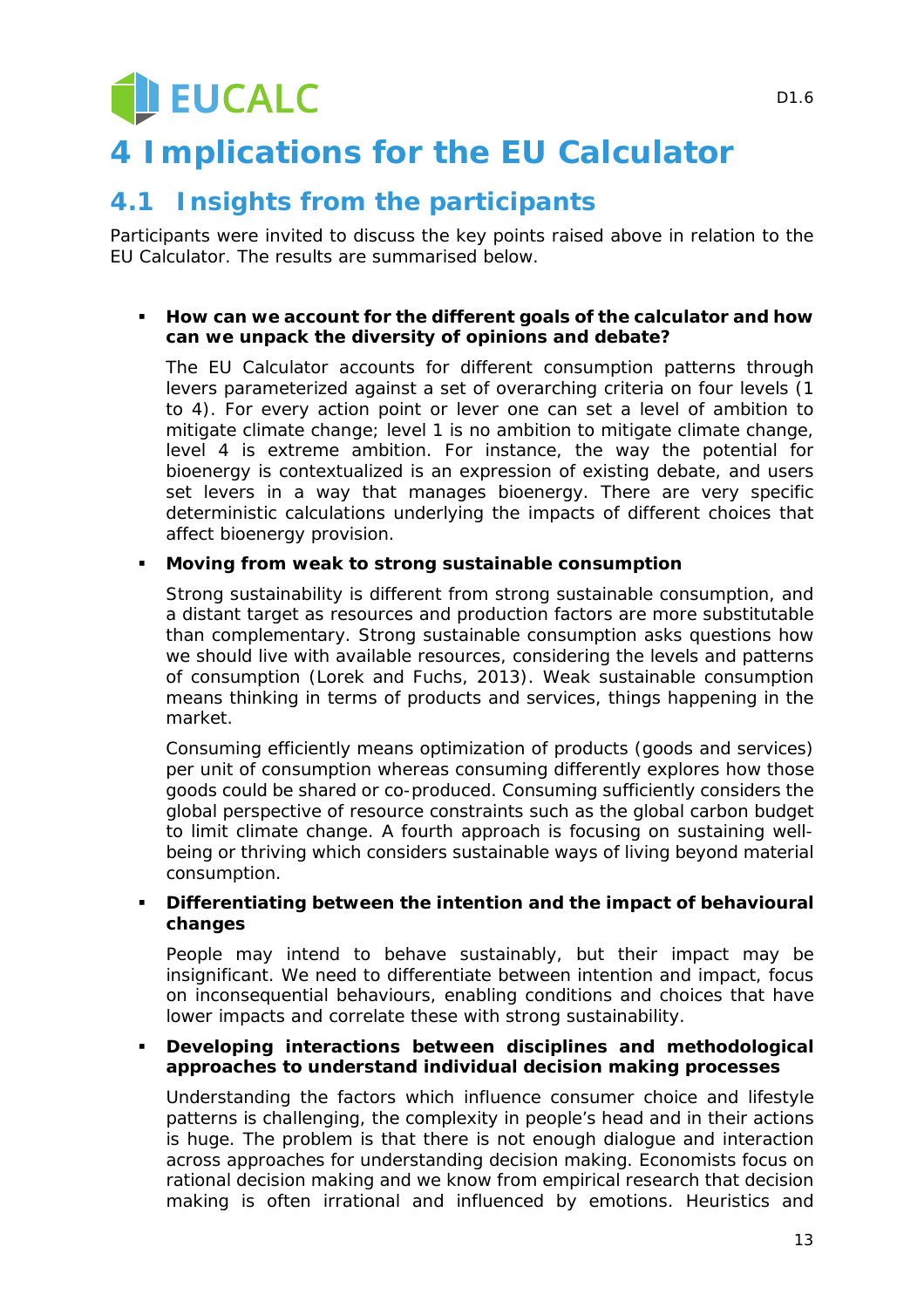

emotions play a much more important role than we thought. Contextual factors also shape choice. Multiple perspective can help promote sustainability initiatives without placing the burden of responsibility on final consumers and lever levels could account for equitable vs. hierarchical scenarios.

#### **Talking with people where they are and with their language**

In business, from industry to services, the discourse that catches attention is that it would be enough to do the "wrong things" better, which correlates with weak sustainability. Instead, doing the "right things" should be associated with economic opportunities. The language used makes a big difference in getting people's attention and understanding, this is key for the target audience of the Calculator.

#### **The interface between technology and behaviour needs more research**

There are different factors influencing lifestyles and we need to pay more attention to the relationship between technological development and individual behaviour. We understand what constrains people when they shop, but the way people shop is changing rapidly including shopping online. Similarly, automated production will have significant impacts on employment and how people earn a living. If we look at production and consumption as a coupled system, there is automated production as well as consumption. This is a fast evolving trend and will have implications for energy calculators. Algorithms can already anticipate our needs and wants and could replace individual consumer choices soon. These developments should be captured in the debate and anticipated in a calculator.

#### **The changing nature of work is also a key factor**

Not only are consumers changing how they choose things but the nature of work is changing. Artificial intelligence is taking over many tasks and jobs. There is high unemployment in specific sectors and inequalities in terms of how the evolution of work is impacting different segments of the population. Consumption is not separate from who is earning what. This should be reflected in the calculator.

#### **Sufficiency has different meaning across contexts and time scales**

If the goal of sufficiency is clear, the question remains what it means in different cultural, geographical or economic contexts. Sufficiency across Europe has a very different meaning in North and South, now and in 2050. In most European countries, the challenge is to deal with overconsumption and over flooding of consumer goods, including food. The advertising industry continuously creates new desires with their respective impacts. However, curbing unneeded or unwanted consumption is not a priority for the industry, but the calculator could anticipate such changes, voluntary or mandatory.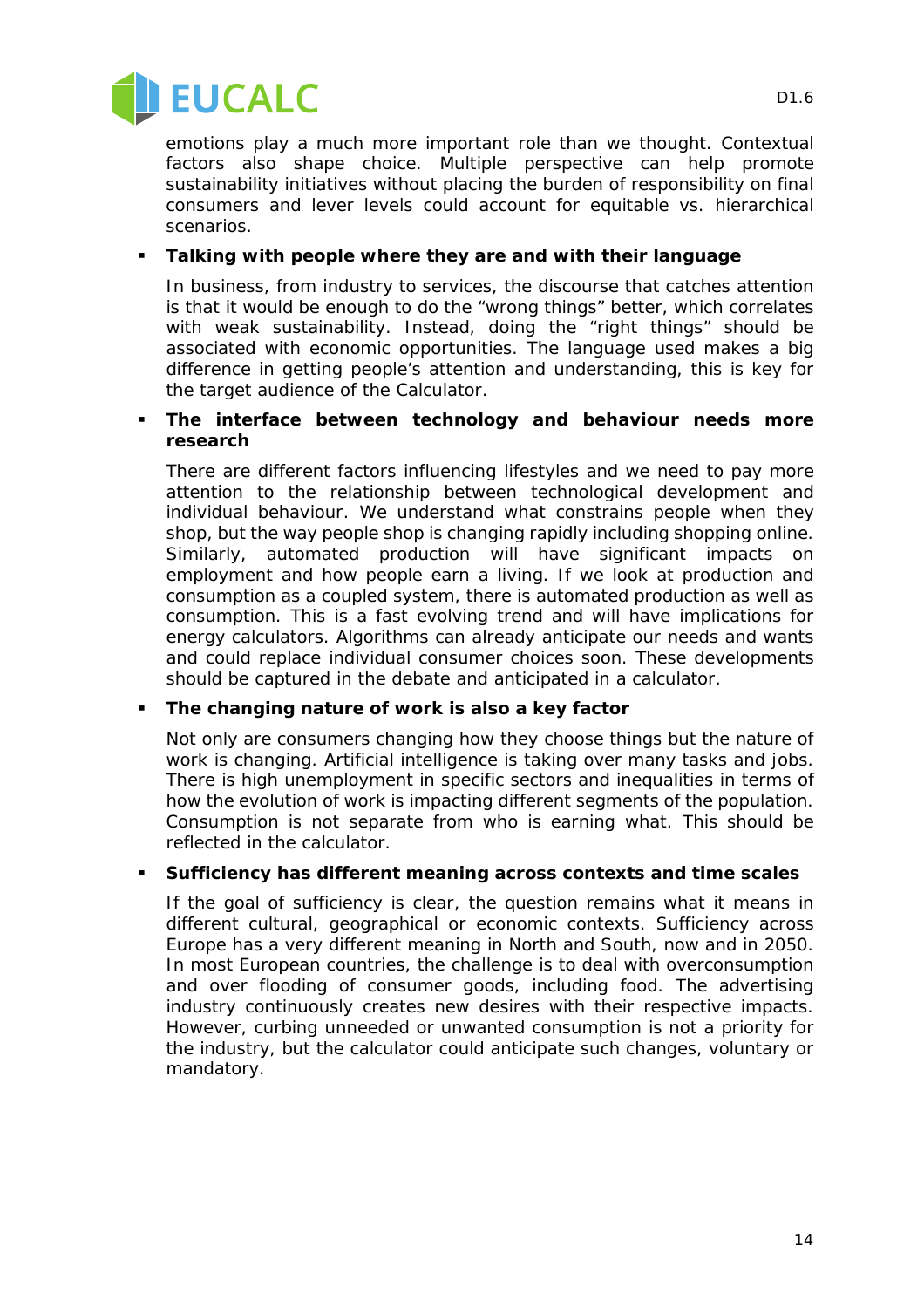

#### *Box 2 The LILI project*

Julia Steinberger presented approaches to sustainable lifestyles developed within the research project [LILI.](http://lili.leeds.ac.uk/)

- **Emissions will need to go down steeply in a relatively short period of time** (Figueres et al., 2017). It's not optional anymore.
- **What are the biophysical resources required to sustain human well-being?** This is the reverse question, it starts from a well-being perspective and human needs perspective.
- **What influences social and technical provisioning systems, and not lifestyles.** This is about production and supply chains, power and ownership structures and political economy approach.
- **A structural approach to lifestyle.** Large infrastructure systems are run in a way that the consumer has very limited scope for choice/action. If one takes for instance water and electricity systems, the way those systems are structured, the way they generate revenue, inevitably comforts the dominant industry.
- **Methods and components of the project.** The quantitative part of the project consists of mapping evidence for satisfying human well-being at different levels of resource use, international/national, socio economic group/income, household levels. There is a political economy component, focusing on electricity and transport with community case studies, and some scenario development.

## **4.2 The EU-Calculator lifestyle module**

Following the general discussion, the specifics of how the EU calculator accounts for lifestyles were presented and discussed. In addition to the general levers, the discussion focused on the most energy intensive sectors, buildings, transportation and food/diet. The objective of this discussion was to test and improve the assumptions that had already been made in the calculator and include additional critical drivers that might have been missed. From a modelling perspective, the team was interested in identifying factors that can be measured in a way that balances simplicity and complexity. How far can we push our ambition without destabilizing the energy system?

Participants discussed in small groups, each one of which had a member of the EUCalc team. In addition to the discussion, participants were asked to fill in worksheet where they had to rate the different drivers and levers. The main messages and questions that came out of the discussion are summarised below.

 **Clarify the system boundaries. What about embodied energy and emissions in trade?**

Emissions arise where they arise. Emissions from the manufacturing of imports abroad will be accounted for in the Rest of the World (RoW). The EUCalc will include a metric between the member states and Europe and between Europe and the RoW. The model is driven by self-sufficiency, meaning that demand must always be met, whether endogenously or exogenously. The RoW is defined as in the Global Calculator, which is a closed system, such that the impacts of European imports in the RoW are calculated from the impacts of production in Europe. China will be encapsulated and parameterized in the RoW.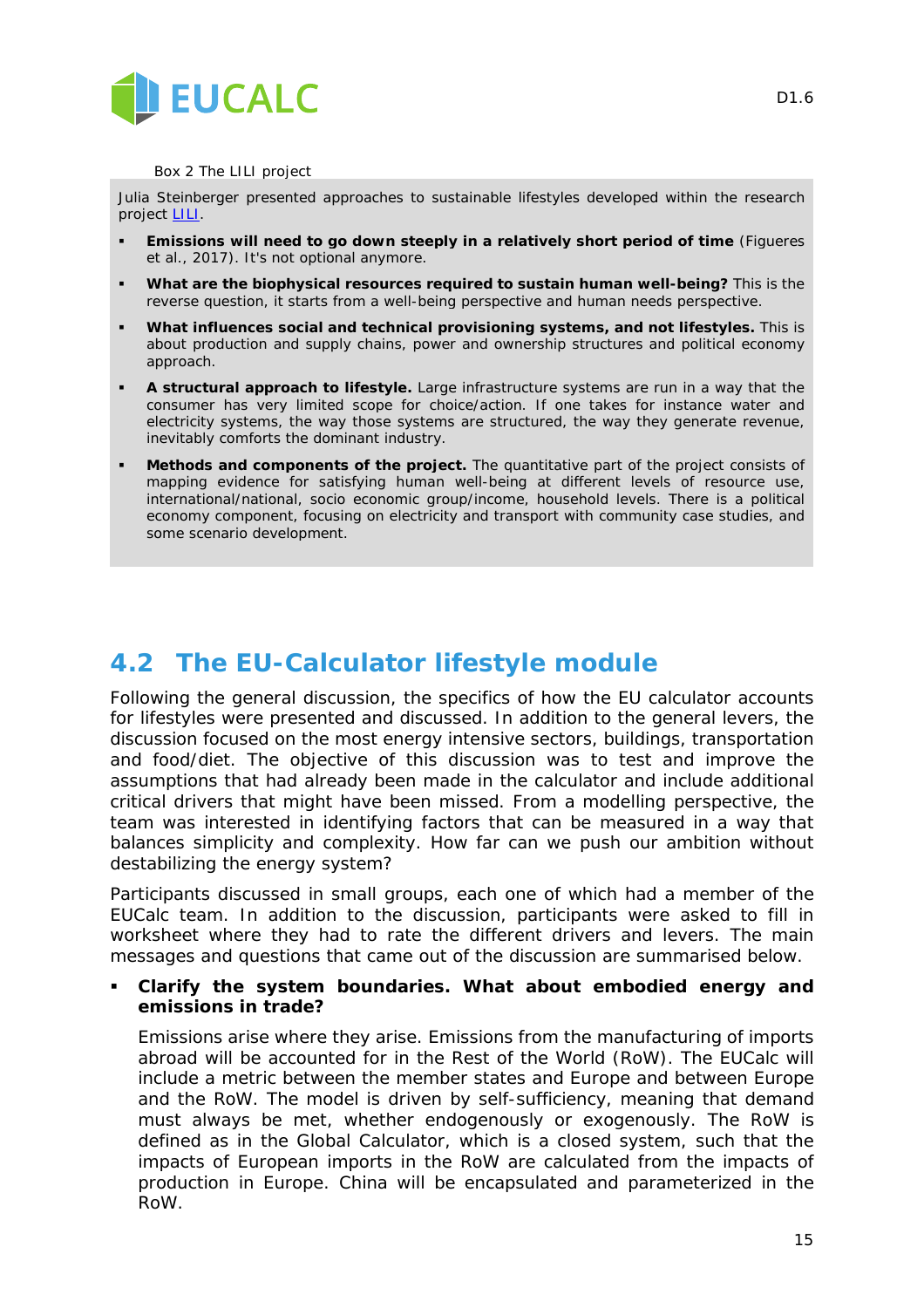

#### **Behavioural changes from a landfill tax in the UK**

A landfill tax has made it very expensive to dispose of waste in landfills, leading to changes in behaviour and investments, not just on the part of consumers but of local governments and businesses who now look at ways of diverting waste from land fill into recycling, reuse or remanufacture of products in order to avoid the land fill tax (cf. risks and rewards lever). Other examples

#### **In the relationship between diets, health and cost (public and private), how can the latter be accounted for?**

The higher the expenses on food do not necessarily mean the healthier the diet. Expenses include a significant share of value added, convenience or processing.

- **Can we include social norms not only in terms of behaviour, but also in terms of structural factors that influence and lead to sustainable lifestyles and choices such as time use?**
- **On disruptive changes and tipping points, what aggregate phenomena should be considered?**

Accounting for hybrid models between individual agency and structure would likely overcome polarizations, although non-linear dynamics are challenging.

 **How do we also include considerations beyond lifestyles – happiness, satisfaction, compassion in the calculator?** 

Lessons for the calculator are that levers should integrate more explicitly two of the most important drivers of energy consumption: income and age distribution. Both of these influence housing and transportation as well as food/diets. The calculator should also allow for sharp changes, such as deep cuts in emissions.

#### *Box 3 The GLAMURS project*

Adina Dumitru presented the findings from **GLAMURS**. The project worked to identify major drivers and obstacles for sustainable lifestyles and green economy, by assessing present day information and developing dynamic models of lifestyles change, looking at social, economic and environmental tipping points, how social phenomena contribute to shifting the system from one state to another and what's possible from the bottom up and what really needs to be top down.

- Integrating theory across different disciplines, especially psychology and economics and also environmental assessment. A set of methods and tools (including modelling and scenario development).
- Going beyond the dichotomy of individual and structure, looking at what can be done by collectives, sometimes small collectives, sometimes large collectives, that can actually change the system in a particular direction.
- Evaluation of drivers and constraints of present day lifestyles and technologies (interviews, surveys) but then also looking into the future by developing participatory scenarios and assessing their feasibility against economic and environmental indicators through simulations.
- Seven regions in Europe, with 3 sustainability initiatives in each one, in different domains: food, energy and consumption of manufactured goods, housing.
- Lifestyles categories: work life balance, status, use of buildings, energy use, mobility, nutrition and consumption of goods.

#### **Lifestyles as patterns of time use**

Material consumption and infrastructures are considered as patterns of time use which is liberating in terms of looking at how the same activities and consumption patterns can be accomplished with different levels of energy and material requirements.

Approaching lifestyles from this perspective is considered more compelling than looking at it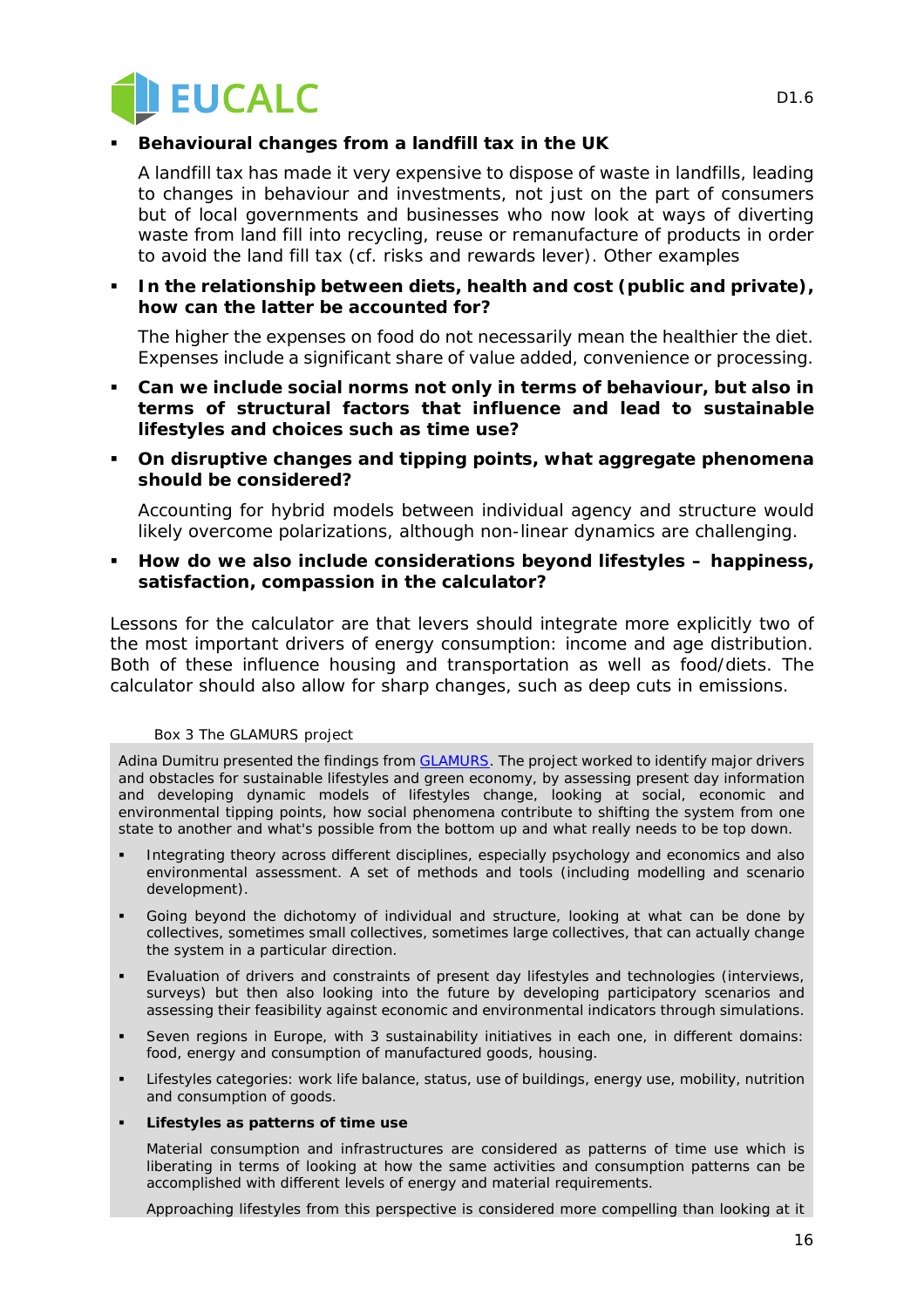

through the lens of environmental impact as has often been the case (e.g. sustainable lifestyles are often assumed as people driven by environmental concerns).

#### **Social connectedness and meaning are more important motivations than environmental impact**

Looking at sustainability initiatives in different regions, they are not principally driven by environmental considerations but by social connectedness motivations.

Slower mindful pace of life enters into what people consider more sustainable lifestyles Deceleration and more time for collective, neighbourhood quality, and community activities is desirable.

Physical and psychological well-being are important determinants for people to choose particular lifestyles, whereas well-being is a societal aspect of lifestyles (e.g. work, disconnection with the environment, etc.).

#### **Focusing on sustainable food is a very promising approach**

Activities around sustainable food bring together production and consumption patterns while also addressing other values such as health.

#### **Sustainable lifestyles changes require supportive contexts**

Having more **control over time and flexibility** is very important for well-being and sustainability. Time use and affluence are important entry points for sustainability. There is a polarization in a society between people who have a lot of time, wanted or unwanted, and those, who do not enough have time. This is closely related with income and footprint.

**Landmark life transitions** (e.g., moving house, having a child, retiring) are powerful moments to shift people's habits. People are actively choosing where they live and work.

Promoting pro environmental behaviour is relevant since **identity and social norms have a significant impact on choices** but also social tipping points. This was found through quantitative and microeconomic modelling. Who we are and how we define ourselves, in relation to the environment and particular groups such as sustainability initiatives, has a very important role.

#### **Changes in patterns of consumption are important but not sufficient**

Changing lifestyles will impact changes in consumption, including social norms to support these changes. Efficiency and sufficiency models have been tested through macroeconomic modelling. Even if changes occurred on a large scale, e.g. 50% of population, it would not be sufficient in itself. Institutional and policy changes as well as low carbon technologies will be required.

#### **4.2.1 Lifestyles and buildings**

The presentation of the EUCalc building module raised several questions and complemented the presentation on the results of the EUFORIE project shared by Sylvia Lorek. The key questions raised and the answers that were built in a collective thinking process are provided below.

 **How will the calculator account for electric cars that can be plugged at home and possibly provide energy services to the grid?**

The calculator should make it explicit if electric cars are considered as part of appliances or means of transportation or both.

**How does the calculator account for climate change?**

Positive or negative feedback on electricity or fuel use from more or less heating degree days (including heating types) or cooling degree days (including air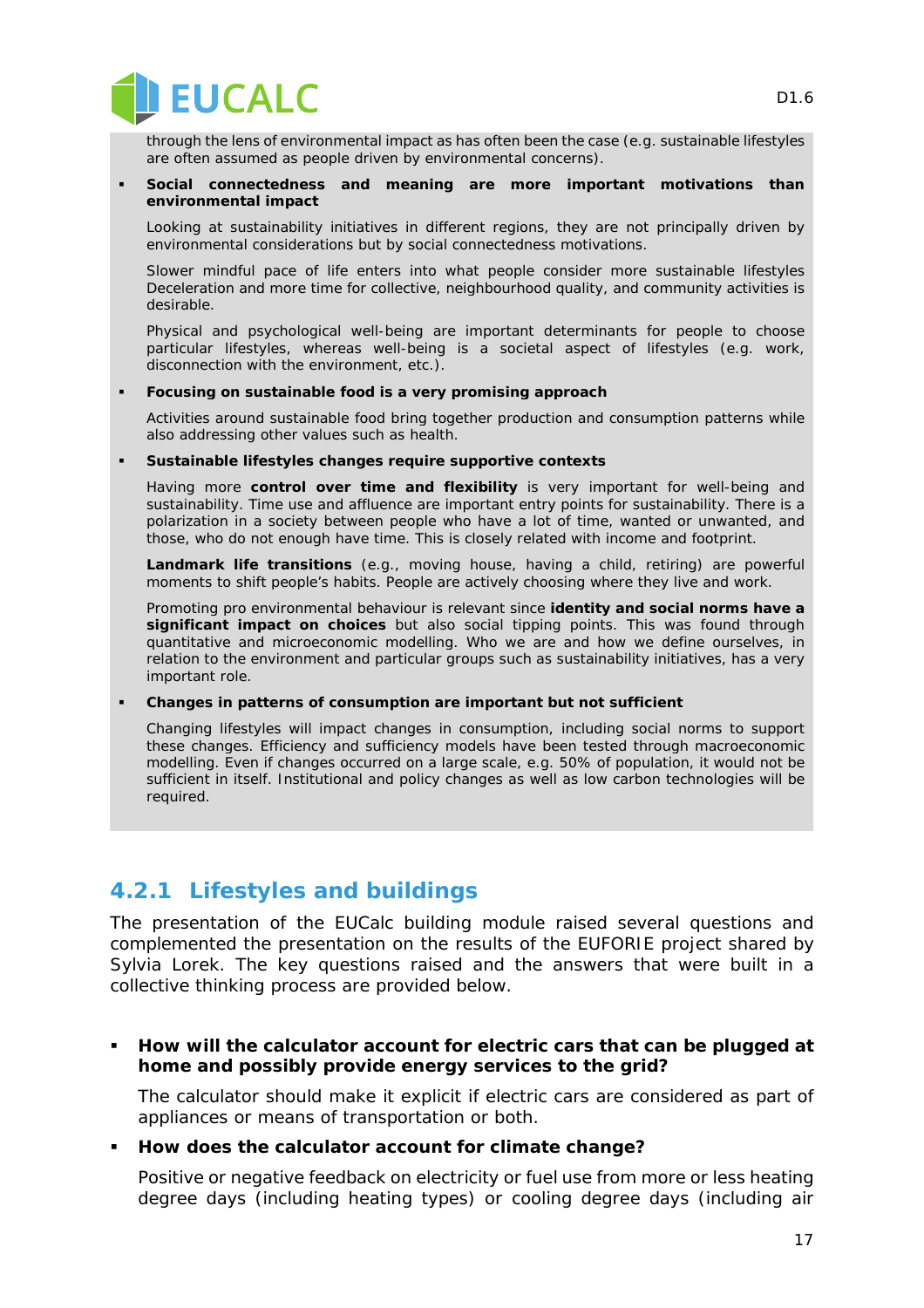

conditioning) should be taken into account. Spain, Italy and the rest of Europe have different profiles (Wenz et al., 2017).

 **The ownership structure of the building stock is an important enabler/barrier/constraint** 

The landlord and tenant responsibilities for renovation and energy bills remains a challenge for improving energy efficiency of heating systems and buildings in general.

Can the level at which one sets a lever in the calculator influence the proportions of social and private housing? More social housing creates leverage for government action and takes a decision out of individual domain.

 **Preferences or tolerance to certain indoor temperatures is country dependent**

There are cultural differences when it comes to perceptions and understanding of comfort. The calculator should ideally take this into account as room temperature has a strong influence on energy consumption for heating and cooling.

#### **4.2.2 Lifestyles and transportation**

Similar to the building module, transportation raised many questions and more interestingly, it is a sector in which disruptive changes are expected to be the most prominent. This includes for instance autonomous vehicles, electric mobility and new rules in air travel such as taxes or even quotas. Participants were also asked to fill in worksheet during the discussion. The key questions and the outcome of the discussion are provided below.

#### **Decoupling of GDP and km travelled**

Better urban planning and mixed use urbanizations combining working and living spaces reduce the number of km travelled per unit of GDP or shift the share of km travelled for work and leisure, hence the transportation mode.

#### **Flexible work hours, telework**

What are the impacts of working from home, shorter distances travelled, but does this lead to more space heating when people live in larger spaces to accommodate work-at-home? The calculator should take this into account.

#### **Our societies are increasingly mobile, scattered around the globe, hugely dispersed, and trapped into air travel**

Considering the trend in air travel for future modes of transportation and passenger-km in the calculator is necessary. We have ways to deal with cars, but aviation will keep growing. Short haul flights account for almost 90% of flight emissions in some countries such as Germany. Curbing air travel is politically difficult.

#### **Freight transportation should be considered in the calculator**

This is especially important given the growth in online shopping.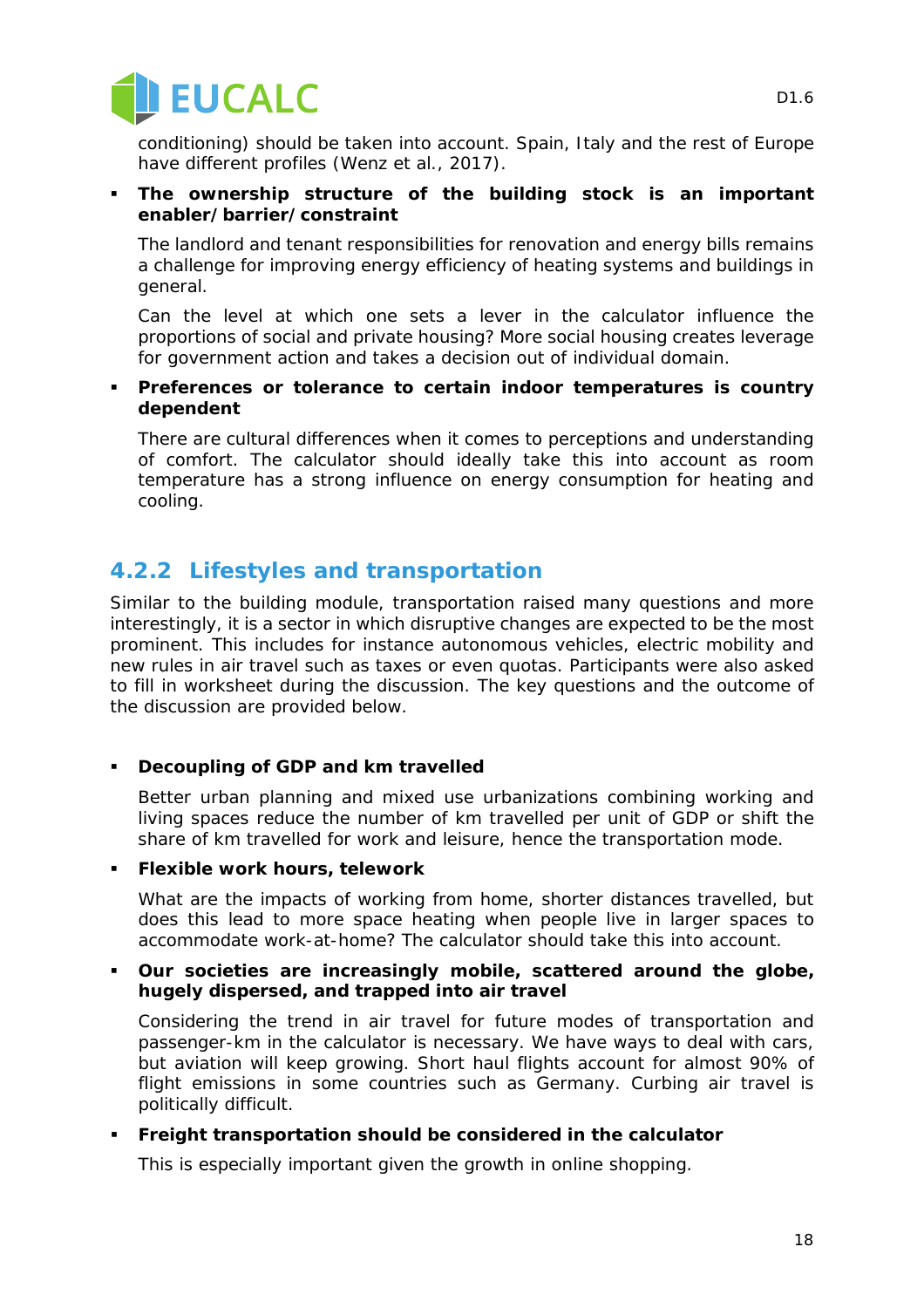

#### **Usage of cars is influenced by the status associated with cars in a society**

Social norms vary across cities, socio economic groups, etc. making it either more or less preferable to drive. Also, people believe that it is more comfortable to travel by car even while the number of hours in traffic and time spent looking for parking increases. In particular, the comfort of cars will increase significantly with the advent of autonomous vehicles. This should be accounted for in the calculator.

- **Fuel types and costs have an important impact on the choices of technology for travel, as well distance travelled and consequently GHG**
- **Electric vehicles are projected to increase by 2050, with large implications for the electric grid**

Owners of electric vehicles might even be paid to manage the load, to plug in and store electricity from the grid. Vehicle-to-grid should thus be considered in the calculator.

**Does car ownership make a difference?**

If someone travels 10,000 km in a private car or 10,000 km in hired car, what is the GHG difference, can it be quantified? Perhaps contrary to buildings, if everyone leased or hired a car, changing to more efficient ones would become easier, more energy and resource efficient.

#### **Does ownership of multiple cars change fuel choice and consumption?**

People are adopting electric vehicles, but are they replacing their old ICE car or keeping them for the weekends? Or worse, moving away from public transport, pretexting that EVs are clean. How does that impact material consumption and GHG emissions?

#### **Car sharing services might increase distances travelled**

Those who do not own or don't wish to own a car and use public transportation or car sharing services for urban transportation may spend the monetary savings on air travel, increasing distances and emissions (Heinonen et al., 2011). On the other hand to book a car, plan a trip, distance and time might negatively affect passenger km.

#### **Car sharing and ownership yield similar emissions – as explained by the reasons for driving**

The purpose is different, those who own a car tend to have higher emissions for work related travel, those who car hire have higher emissions for private and leisure travel. Overall, emissions are very similar (Garcia Mira and Dumitru, 2017).

#### **Financial incentives are important**

Fuel prices are one thing but fiscal policies in some European countries allow income tax deduction for commuting by car, turning travel costs virtually free.

#### **We need to look at the nature and dimensions of systems of provision and infrastructure and how these are changing**

Railroads have influenced aspects of everyday life. What about the investments in aircraft design, manufacturing, and in airport expansion, people will continue to fly.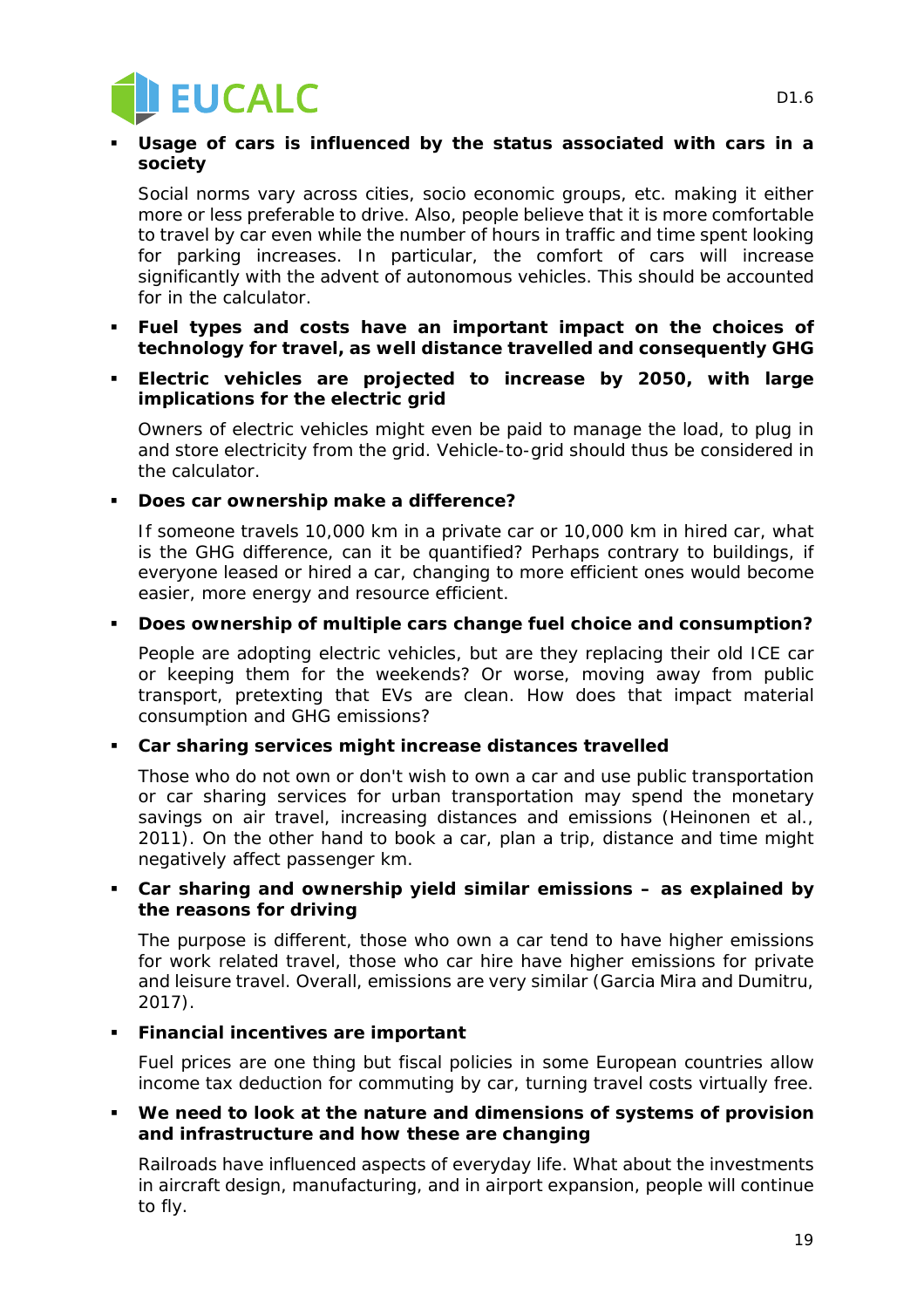

- **Autonomous vehicle may enable more people to travel even longer distances** (including the elderly). Commuting might also see an increase in the average distance travelled.
- **Technology is important but we should consider the overall system**

Infrastructure largely influence preferences that people will be pushed into. There's a lot of R&D and investments in aircrafts which will create demand.

Participants noted that defining levers, pathways or outcomes in the transportation sector is difficult. A few years ago the discussion would have been very different. Now a revolution is underway and disruption in individual transport is around the corner.

#### **4.2.3 Lifestyles and food/diets**

The levers for food were demonstrated in the Global calculator and the variety of suggestions from participants was large, similar to the uncertainties in the energy cost of food. Again, income, social norms and health are all important decision making criteria. The key questions and the outcome of the discussion are provided below

 **Dairy production is intimately linked with meat production and consumption**

How is dairy accounted for in the lever? Eggs and dairy are simplistically parameterized, they are in the spreadsheet, but remained hidden (online tool) as a result of simplicity / complexity trade-offs.

**Calories consumed are misleading**

Perhaps calories produced or calorie supply would be a more complete indicator of energy consumption in food production since the issue is how much food is available for consumption.

 **Consumption of calories depends on income, physical activity, age and gender**

On a national scale it depends on demographics, e.g. younger generations eat more, elderly and adults have different energy requirements.

- **Food waste is also linked to income**, around (at least) 20% of the food is wasted on a global scale, and at the European level this is close to 50% (over the whole food production chain, including crop wastes, storage, retail and household consumption).
- **If health effect and longevity are considered, then not only calories should be measured to estimate energy consumption**

Fats and sugar consumption should be accounted for as well as the amount of processed food, as these have a significant impact on upstream energy consumption for producing these goods.

 **In terms of practices, does cooking at home and eating in a restaurant have different impacts on energy consumption and GHG emissions?**

This depends on income, household size, and essentially influenced by distance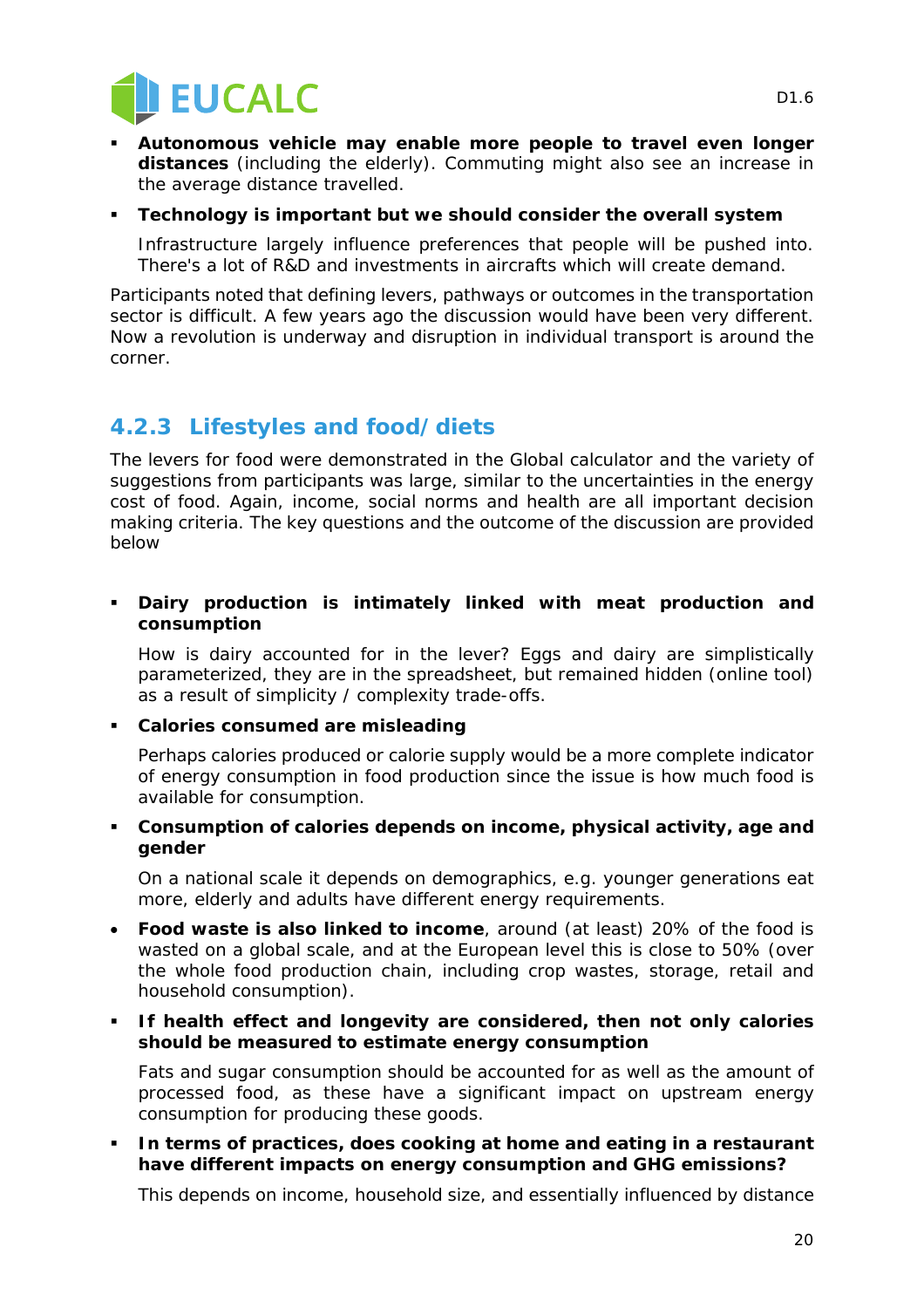

to restaurants and food markets. A large rebound effects was also observed for vegetarian households, re-spending savings obtained on meat and dairies onto equally intensive energy services (Grabs, 2015).

 **In terms of food production and globalized transport, there are footprint and GHG consequences.**

External footprint, food miles, GHG emissions accounting should reflect that more clearly.

#### **A large share of the feed and food in Europe is imported**

The global food market means food miles might be a relevant indicator for the calculator along with calories produced/imported. In Europe, food is also transported internally south to north, which should be accounted for in the calculator**.**

Finally, limited consumer choices are also an issue for ecological, organic and seasonal foods, all at an affordable price. Moreover, there are production issues with organic food, as it cannot produce the same yields per hectare and the transition will take time.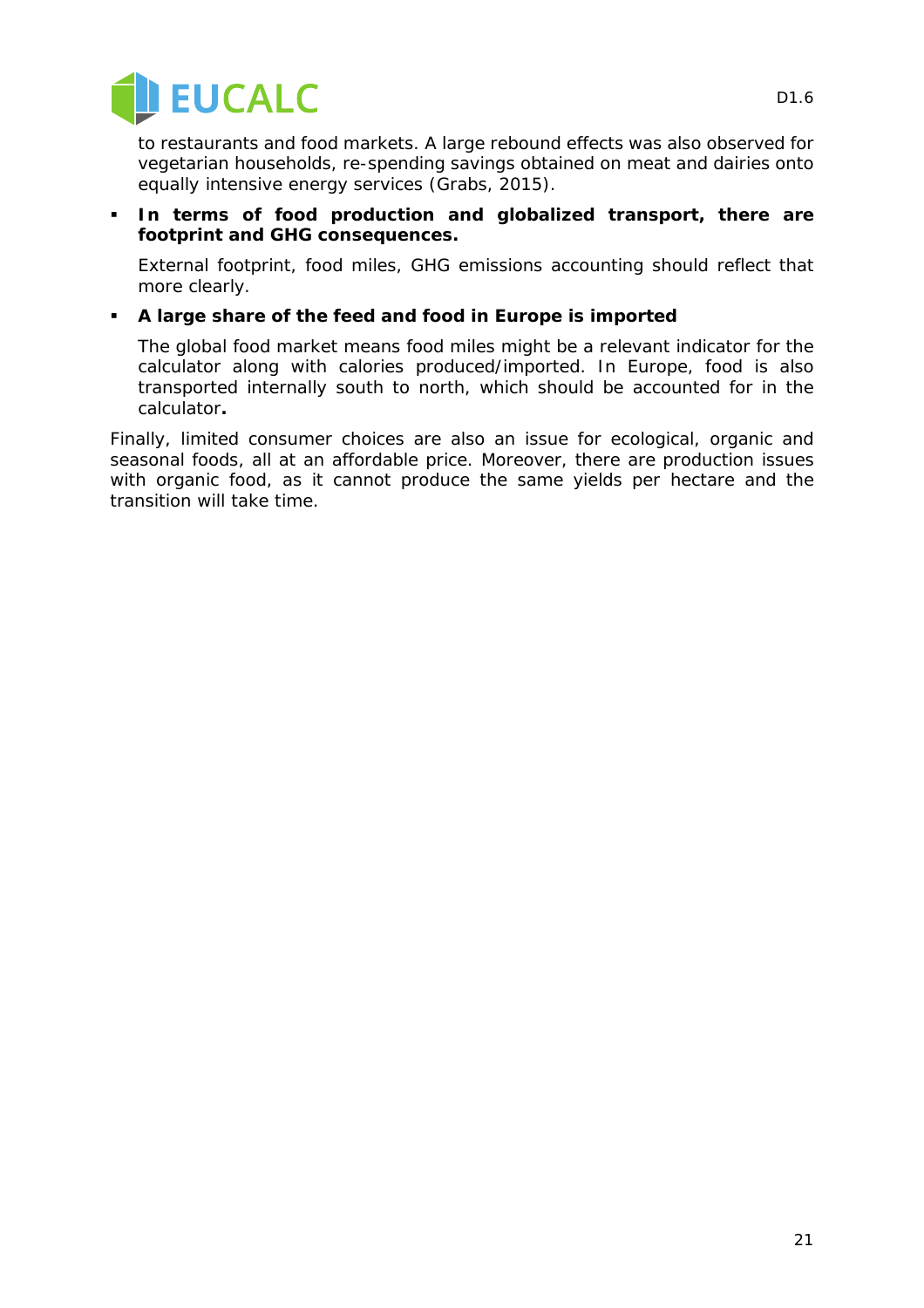# **U** EUCALC

## **5 Conclusions and challenges**

## **5.1 General conclusions**

The importance of socio-economic determinants of energy consumption and carbon emissions, such as income, age and possibly gender cannot be overlooked. Empirical research by the workshop participants and their research provide many ways in which sustainable lifestyles insights could be integrated more explicitly in the calculator.

The initial discussion revealed that lifestyles as not just a matter of individual agency but are largely constrained and enabled by structural factors. The energy system spreads across both perspectives as energy supply and demand covers everything from basic needs to economic desires. Thus, behavioural aspects, as well as structural, institutional, political conditions should be accounted for.

As Lewis Akenji reminded participants at the beginning of the workshop, people do not intend to emit large amounts of carbon emissions in the atmosphere, their choices are motivated by satisfying needs and aspirations. Hence it is paramount to show how wellbeing and prosperity can be satisfied and maintained at varying levels of energy consumption and carbon emissions by carefully choosing levers.

With respect to the methodology underlying the calculator, the context in which consumption takes place is key. A good model cannot include every parameter but accounting for differences across socio-economic groups sends a very different message than relying on national averages. If the calculator is used to encourage and discourage certain behaviours, the widening gap between rich and poor should be taken into account. From a policy making point of view, income distribution at the European level might be more relevant in energy terms than geographical representation.

The EU calculator should attempt to take an integrated approach and account for second order effects. These can be of at least two types. First, changes in one sector, for example building, can induce changes in another, say transportation. The consequences on energy consumption might be unexpected, positive or negative. Such interactions are particularly relevant for policy making when scaled at the national level.

Second, rebound effects from energy or time savings in one sector also have implications for another. Thus rebound effects can change the whole picture significantly. Much empirical research already exists on rebound in buildings, transport and food, including disaggregation by socio economic groups (e.g. Sorrell et al., 2009; Chitnis et al., 2014; Grabs, 2015).

More practically, the calculator could add a layer of simplicity for the users by accounting for space heating per capita or transportation per km/h to challenge the convenience of automotive travel. Since social norms determine consumption, looking at collective actions or upscaling individual ones, might facilitate the acceptability of more radical options such as sufficiency or energy quotas. This directly relates to the levels on each lever. For instance, how extreme is level 4 and for whom? Establishing a level of ambition taking collective actions into account may not be so extreme as for an individual household. The ongoing [Transit](http://www.transitsocialinnovation.eu/)  [project](http://www.transitsocialinnovation.eu/) on social innovation research at the European level could contribute to assess the potential of collective action. The labels of each level could also be reconsidered for less value laden terms.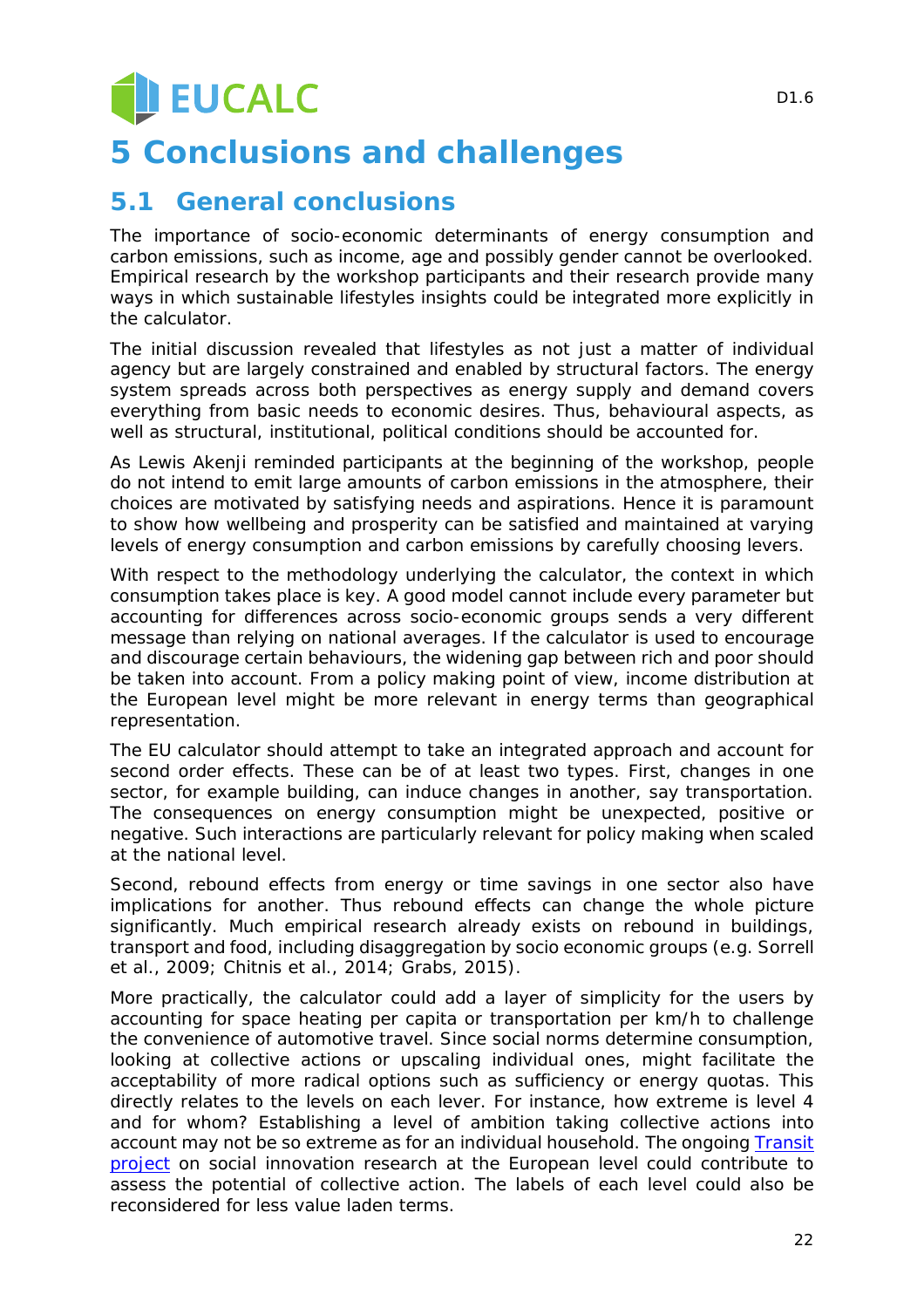

Finally, the calculator could provide scenarios that meet policy targets on a global level, the Paris agreement and Sustainable Development Goals for example, to highlight the magnitude and scale of lifestyle changes required to 2030 and 2050.

## **5.2 Challenges for the EU-calculator**

At the foremost, the lifestyle workshop has identified a number of needs and detailed a number of challenges for the EU-calculator team. Knowing in advance that not all of them can be tackled during the time frame of the project, it seems paramount to isolate those which we deem as more critical to be discussed in the light of the EU-calculator modelling strategy.

Some of the needs and challenges raised during the workshop were very specific and shall be discussed as part of each module in the calculator (e.g., transport, buildings, energy and land). A number of cross cutting issues have been identified and are particular relevant for the work on lifestyles.

In [Table 4](#page-22-0) we summarize those for which a broader discussion in the EU-calculator should take place. In addition, we attempt to frame important questions to be discussed.

| <b>Workshop input</b>                                                             | <b>Discussion</b>                                                                                                                                                                                                                                                                                                                                                                                                                                                                                                                                                                                                                                                                                          |
|-----------------------------------------------------------------------------------|------------------------------------------------------------------------------------------------------------------------------------------------------------------------------------------------------------------------------------------------------------------------------------------------------------------------------------------------------------------------------------------------------------------------------------------------------------------------------------------------------------------------------------------------------------------------------------------------------------------------------------------------------------------------------------------------------------|
| How to capture and account for<br>disruptive changes in the<br>presented sectors? | Although lever settings of the EU-calculator attempt to provide a broad-<br>enough quantification of potential futures, perhaps efforts should be<br>made for the explicit accounting of a "disruptive" level in some of the<br>levers. Naming the level disruptive would communicate to the user that<br>there are many uncertainties associated with the estimation of the level,<br>but at the same time underline the potential of disruption.                                                                                                                                                                                                                                                         |
|                                                                                   | Although the term disruption is often used in the technological domain,<br>its effects will be measurable as changes in lifestyles due to the tight<br>coupling of the technology-behavior interface. There is a strong need to<br>clarify the following aspects:                                                                                                                                                                                                                                                                                                                                                                                                                                          |
|                                                                                   | What does the project consider as disruption?<br>1.                                                                                                                                                                                                                                                                                                                                                                                                                                                                                                                                                                                                                                                        |
|                                                                                   | The understanding of disruption will have to be incorporated in the<br>definition of the highest levels of lever ambition in the calculator. For<br>the case of lifestyles this has been previously defined as an<br>"extraordinarily ambitious and extreme effort", interpreted as a<br>"revolution in behaviour and the maximum that could be considered<br>socially acceptable and consistent with economic growth". On the<br>technological side the highest ambition level has been defined as<br>"extraordinarily ambitious and extreme", "not constrained by costs" and<br>interpreted as a "as a situation in which there have been major<br>technological breakthroughs that have reduced costs". |
|                                                                                   | How to capture/include the effect of potential disruptions in<br>2.<br>the levers of the EU-calculator mode?                                                                                                                                                                                                                                                                                                                                                                                                                                                                                                                                                                                               |
|                                                                                   | In regards to measure/simulate the effect of disruptions in the EU we<br>foresee this to take place at different levels and via different strategies.<br>The disruption could be made by the modification of past trends pointing<br>for a turning point in the historical development. For example, in the                                                                                                                                                                                                                                                                                                                                                                                                |

<span id="page-22-0"></span>*Table 4 – Relevant practical challenges and action points for the modelling work of the EUcalculator*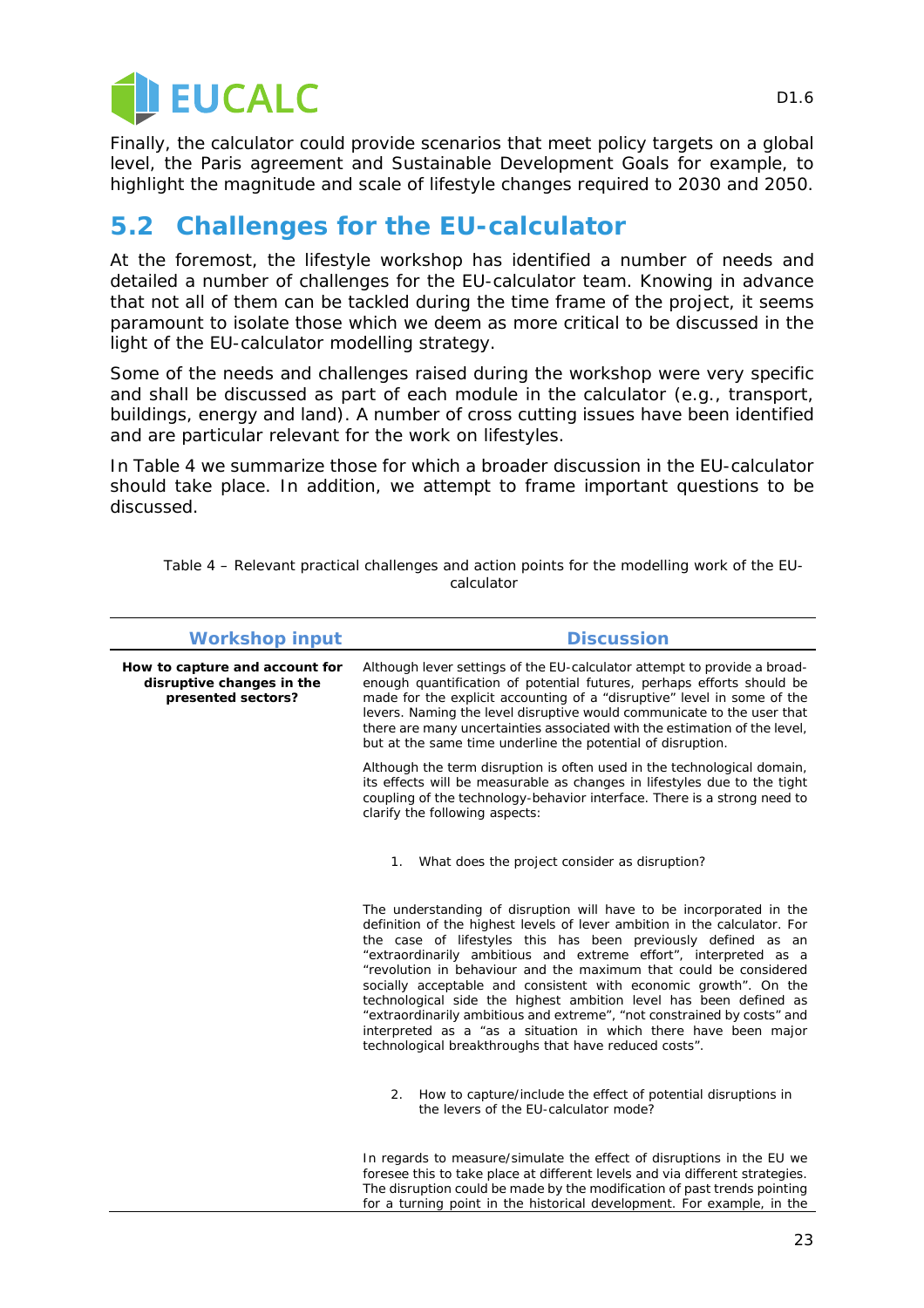

case of road transport there are indications of a saturation effect followed by a slight decline of between km travelled with high and very high per-capita GDP. This observation has many possible explanations; changes in the type of commuting (people's preferences and travel for leisure, work, shopping, etc.), urban planning (services distribution or vertical cities), or remote activities (e.g. online shopping, teleworking). Although the weight and combination of factors remain unclear, in the EU calculator we are more interested in the effect itself, rather than on the causes. Therefore, a disruption in the EU calculator could take the form of an enhanced decoupling rate superior to the one we are currently observing. Meaningful intervals for the enhanced decoupling could be matter of discussion in the dedicated stakeholder workshops (in this particular case the transport workshop). There is the need to look for studies which managed to quantify the potential for decoupling (e.g. Schroten et al., 2011).

The effect of disruptions could be informed directly via stakeholder consultation, in the sense that the expert would inform the team on the disruption potential of a given lifestyle of technological change. This information would then need to be contextualized for other socioeconomic realities different from those supplying evidence to the expert judgement.

Finally, disruption can also take the form of conditional lever selection within or across sectors/modules. Disruption that could happen with Musk's hyperloop might decrease flight passenger km by 2050 as a<br>result of changed mode of transport preferences (price of changed mode of transport preferences competitiveness, speed, convenience and other enabling factors). This could be presented in the model as sharp decrease in flight pkm in level 4. During the workshop, few people mentioned flying as unavoidable fact of life due to work and family reasons, and this trend will probably only become more widespread across Europe and globe, without technological disruptions it is hard to imagine disruption or change in flight pkm.

#### *Action 1: Systematically account for the lifestyle and technological disruptions that are more relevant in each WP.*

**Individual agency in changing lifestyle is conditioned by existing infrastructure and services. The ownership structure of the building stock is an important enabler/barrier/constraint.** More than pointing implications on how to define lifestyle levers it points the need of having at least some of the levers depending on each other (see also above). Having a strong adoption of electric vehicles implies that the infrastructure (and technology) is in place, or that it will follow. If for one country the foreseeable infrastructural developments are slow, then the ambitions levels for lifestyle lever depending on that technology should be limited. *Action: Identify the potential lifestyle-infrastructure lever interactions in EU-calculator modules* **Demographic changes are important to account for. E.g., calories consumed depend on age structure of the population, longevity, physical activity.** Incorporating the effect of a changing demographic profile in lifestyles metrics needs to be discussed further. As in the cases above, in some sectors the effect of demography on energy consumption might be stronger than in others. Prioritizing modeling efforts will therefore be needed. The particular example given of demographics influencing calories consumption might be valid also for other lifestyle domains (e.g., transport and buildings). On the positive side these are easily approximated by looking at calorie demand with changing age, body weight and physical activity. Importantly, there needs to be an agreement of whether demography should be incorporated as a lifestyle level in the form of e.g., children per woman; or as "external" demographics, following the strategy in the global calculator. The fertility rate and longevity will then dictate the age composition. In addition, it might be difficult to define levels of levers when it comes to a controversial issue such as demography. On the technical side, there would be the need to have the separation of distinct age groups influencing the final level of levers. Presently there is a simple linear dynamic, if number of population increase/decreases that is applied consistently across sectors.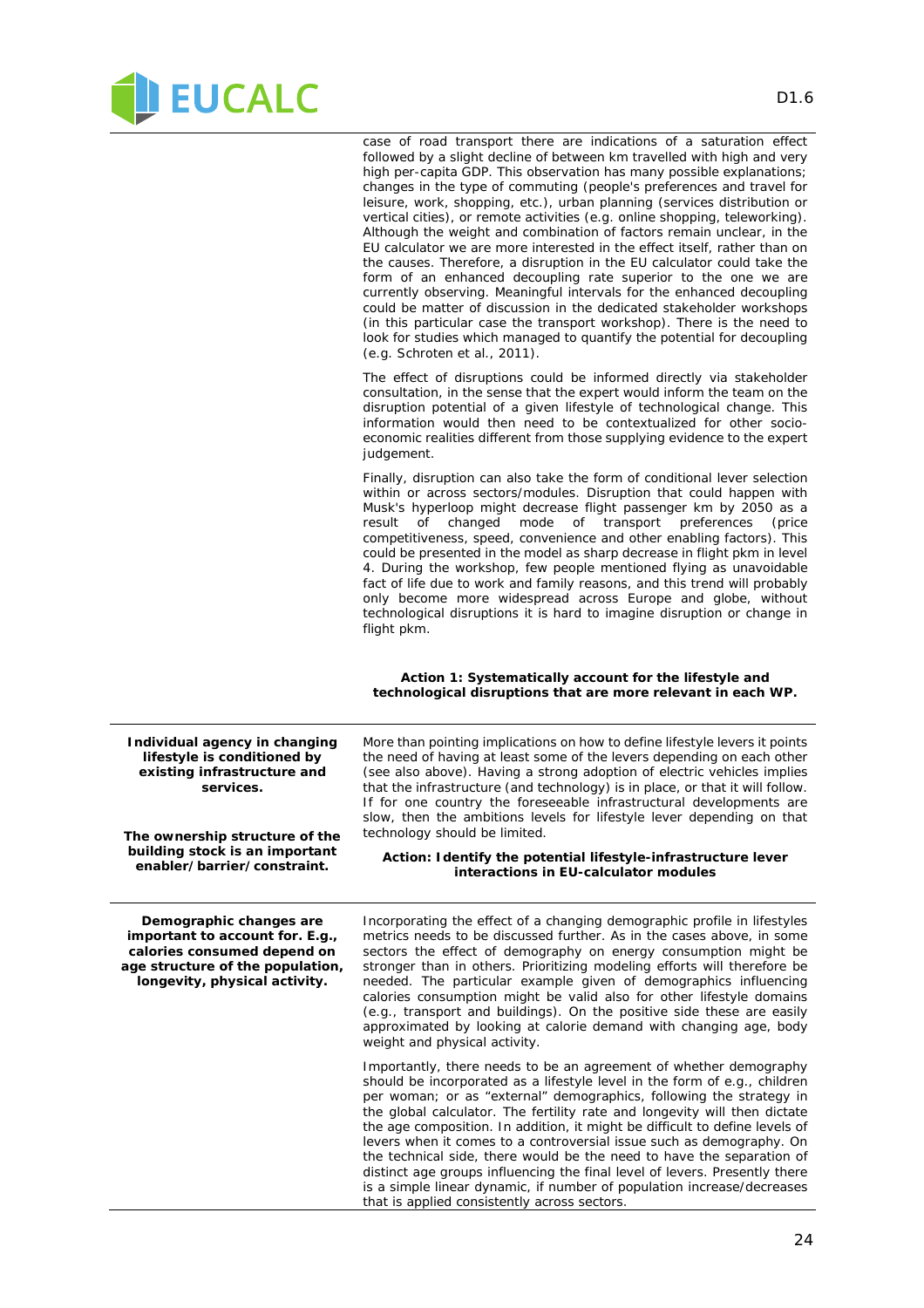

*Action 2: Decide if demographics should be a lifestyle lever or be considered at scenario level (exogenous to the calculator)*

*Action 3: Take stock of which modules and in which form, different demographic profiles of the population can lead to substantial differences in the levels of levers.* **How to account for the rebounding effects that a lifestyle change can entail.** Incorporating the issue of rebound effect in the EU-calculator should be a matter of discussion as it might proof attractive for some users. Several strategies could be envisioned: 1) Make a thorough investigation of quantified rebound effects from based on literature research. 2) Identify the levers in the EU-calculator model for which a robust quantification of rebound effects exist. 3) Make the respective levers depend on each other according to the rebound effect investigated (e.g., less car travel leading to more international flights). 4) Rebound is simulated manually through lever settings, but we may identify critical rebound effects and position alarms in the calculator for users (e.g. beware, selected setting in lever "x" is intimately connected and impacts lever "y"). Regarding the buildings and transportation sectors research on rebound effect and estimates are now becoming relatively robust, across EU member states (e.g. Freire-González, 2017). A few studies, in particular for the UK also look at socio economic groups (Chitnis et al., 2014). Indirect rebound from diets and food choices and non-energy services remain much more uncertain, given the lack of research. One study shows that rebound from dietary changes might exceed that found in building and transportation sectors (Grabs, 2015).

#### *Action 4: Evaluate the appropriateness of including direct rebound effect in the building, transportation and food modules.*

**The effect of climate change in lifestyles, E.g., heating and cooling thresholds are not the same for every country.**

The effect of climate in lifestyles has not yet been a matter of concern in the EU-calculator. The example pointed is relevant but will also ultimately have to be seen in combination with the infrastructure dependencies (see previous points). The first priority in the EUcalculator should be to first assess what are the current heating and cooling thresholds in each EU country and suggest a strategy on how to make these evolve in the future.

#### *Action 5: List the main entry points in which climate influences changes in lifestyles, or, causes impacts to particular modules (e.g., energy, land).*

**Looking at production and consumption as a coupled system, there is automated production as well as consumption. This is a fast evolving trend and will have implications for energy calculators.**

Automation is a fast evolving trend that cuts across different sectors, including transport or industrial/manufacturing robots. On the consumption side, "algorithms can already anticipate our needs and wants and could replace or facilitate individual consumer choices soon." AI and automated production might be modelled indirectly through its estimated efficiency gains, if any, as well as its impacts (social impacts) on employment and income distribution. Algorithmic consumption can be modelled through its implications on transport, passenger km and freight km as in case of online shopping. Several people during the workshop mentioned the importance of well estimated freight due to online shopping and imports.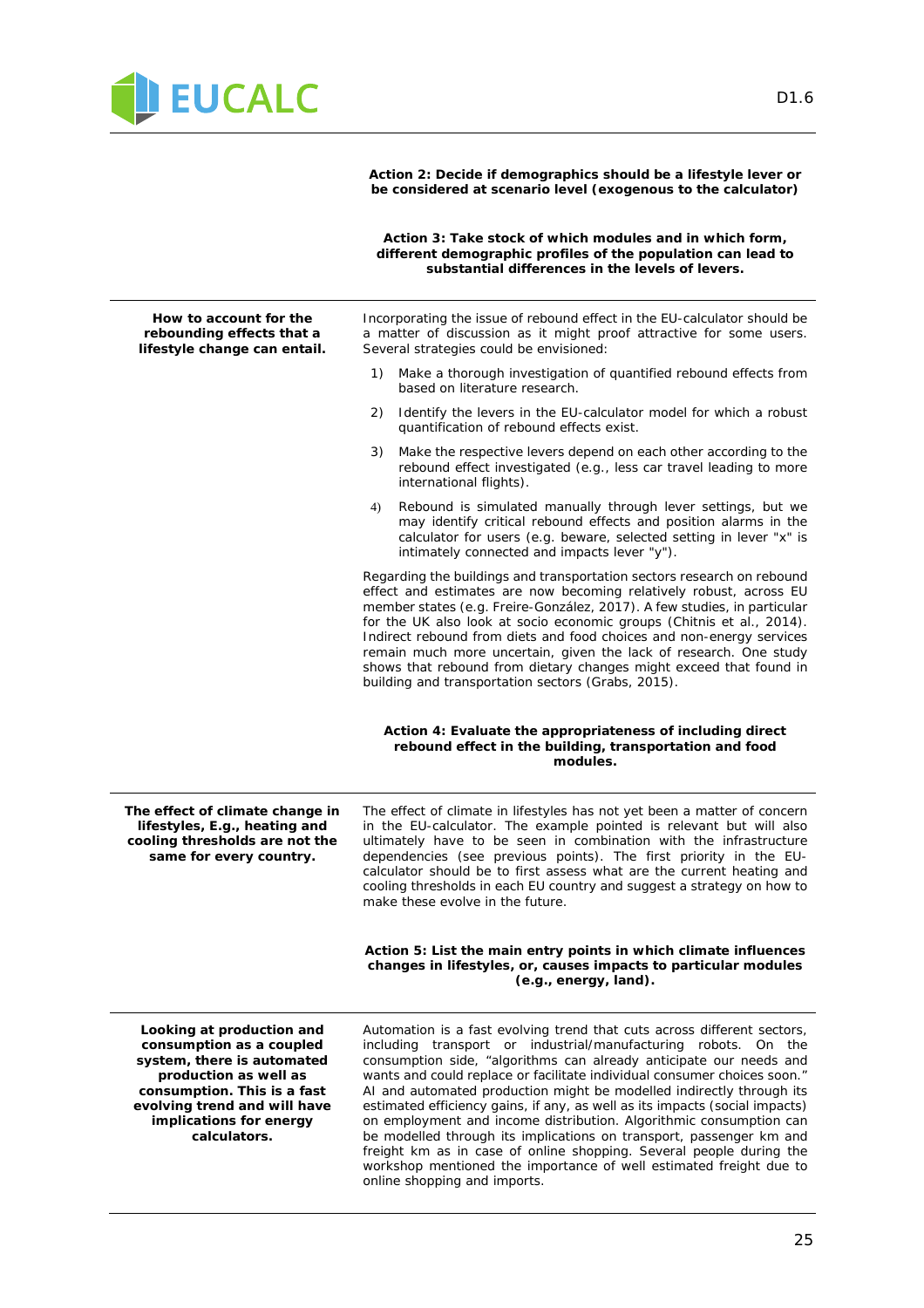

*Action 6: Discuss in which module/modules the implications of automation are critical and discern on the significant benefit for CO2 decrease (any efficiency gains to be expected?).*

*Action 7: Discuss how automation can at least indirectly be presented in the calculator, what implications are for energy, resource use, and society?*

**Those people with more choices tend to have large web of dependencies while at the same time there are those who only have needs and those needs are not met (....) their environmental impact differs significantly and we need to make these webs of dependency more visible.**

Incorporating the effect of a changing income distribution profile could be pursued in some of the key identified sectors/levers e.g. diets or home heating patterns. Bottom income households live in low efficiency dwellings, and even so have lower than average energy consumption at the expense of their health. Diets, indirect emissions from agricultural products, are also different. Distinguishing footprint of different income groups, as Julia says, implies different levels of responsibility for action and change. Empirical research for the UK shows that mainly socioeconomic rather than geographic and infrastructural factors strongly determine the carbon footprints, namely education level, income and car ownership (Minx et al, 2013).

*Action 8: Discuss how to include the effect on consumption of income distribution in the EU-calculator.*

*Action 9: Discuss whether the effect of income distribution need to be considered to set the level of levers, or are the effects more important at the level of model outcomes?*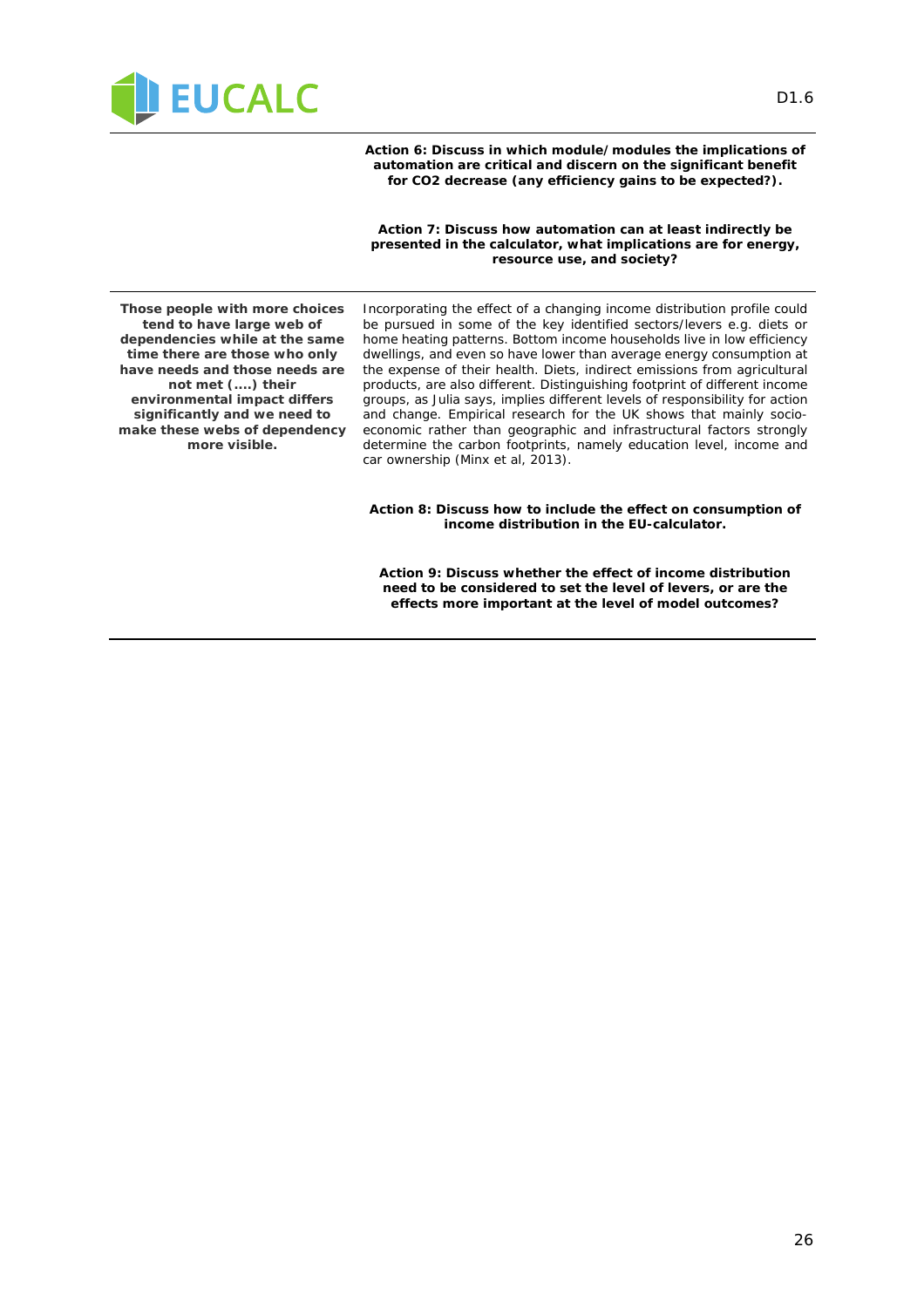# **EUCALC**

## **6 References**

- Akenji, L., Chen, H., 2016. A framework for shaping sustainable lifestyles: determinants and strategies. United Nations Environment Programme.
- Alcott, B., 2008. The sufficiency strategy: Would rich-world frugality lower environmental impact? Ecol. Econ. 64, 770–786. https://doi.org/10.1016/j.ecolecon.2007.04.015
- Chitnis, M., Sorrell, S., Druckman, A., Firth, S.K., Jackson, T., 2014. Who rebounds most? Estimating direct and indirect rebound effects for different UK<br>socioeconomic qroups. Ecol. Econ. 106. 12–32. socioeconomic groups. Ecol. Econ. 106, https://doi.org/10.1016/j.ecolecon.2014.07.003
- Figueres, C., Schellnhuber, H.J., Whiteman, G., Rockström, J., Hobley, A., Rahmstorf, S., 2017. Three years to safeguard our climate. Nat. News 546, 593. https://doi.org/10.1038/546593a
- Freire-González, J., 2017. Evidence of direct and indirect rebound effect in households in EU-27 countries. Energy Policy 102, 270–276. https://doi.org/10.1016/j.enpol.2016.12.002
- Garcia Mira, R., Dumitru, A., 2017. Green Lifestyles, Alternative Models and Upscaling Regional Sustainability (Final report). Glamurs project.
- Grabs, J., 2015. The rebound effects of switching to vegetarianism. A microeconomic analysis of Swedish consumption behavior. Ecol. Econ. 116, 270–279. https://doi.org/10.1016/j.ecolecon.2015.04.030
- Heinonen, J., Kyrö, R., Junnila, S., 2011. Dense downtown living more carbon intense due to higher consumption: a case study of Helsinki. Environ. Res. Lett. 6, 034034.
- Ivanova, D., Vita, G., Steen-Olsen, K., Stadler, K., Melo, P.C., Wood, R., Hertwich, E.G., 2017. Mapping the carbon footprint of EU regions. Environ. Res. Lett. 12, 054013. https://doi.org/10.1088/1748-9326/aa6da9
- Jansson, J., Nordlund, A., Westin, K., 2017. Examining drivers of sustainable consumption: The influence of norms and opinion leadership on electric vehicle adoption in Sweden. J. Clean. Prod. 154, 176–187. https://doi.org/10.1016/j.jclepro.2017.03.186
- Lorek, S., Fuchs, D., 2013. Strong sustainable consumption governance precondition for a degrowth path? Degrowth Theory Pract. 38, 36–43. https://doi.org/10.1016/j.jclepro.2011.08.008
- Lorek, S., Spangenberg, J.H., 2017. Stocktaking of social innovation for energy sufficiency (Deliverable 5.3 No. EUFORIE-European Futures for Energy Efficiency).
- Max-Neef, M., Elizalde, A., Hopenhayn, M., 1992. Development and human needs. Real-Life Econ. Underst. Wealth Creat. 197–213.
- Røpke, I., 1999. The dynamics of willingness to consume. Ecol. Econ. 28, 399– 420. https://doi.org/10.1016/S0921-8009(98)00107-4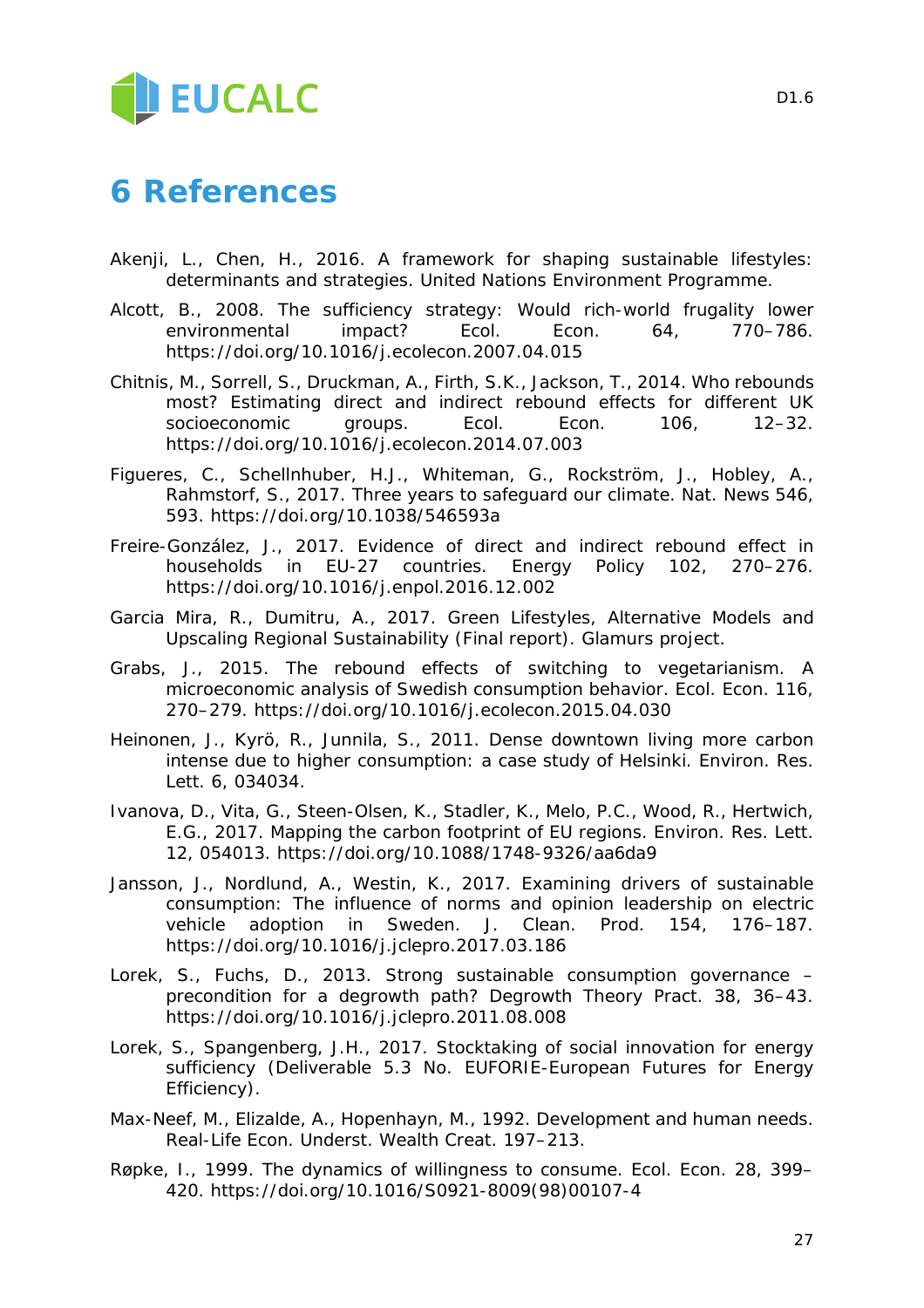

- Schanes, K., Giljum, S., Hertwich, E., 2016. Low carbon lifestyles: A framework to structure consumption strategies and options to reduce carbon footprints. J. Clean. Prod. 139, 1033–1043. https://doi.org/10.1016/j.jclepro.2016.08.154
- Schroten, A., Skinner, I., Brinke, L., et al., 2011. Potential for less transport intensive paths to societal goals (No. Task 4 paper). European Commission DG Climate Action and AEA Technology plc.
- Sorrell, S., Dimitropoulos, J., Sommerville, M., 2009. Empirical estimates of the direct rebound effect: A review. Energy Policy 37, 1356–1371. https://doi.org/10.1016/j.enpol.2008.11.026
- Steinberger, J.K., Krausmann, F., Eisenmenger, N., 2010. Global patterns of materials use: A socioeconomic and geophysical analysis. Ecol. Econ. 69, 1148–1158. https://doi.org/10.1016/j.ecolecon.2009.12.009
- UNEP, 2016. Fostering and Communicating Sustainable Lifestyles: Principles and Emerging Practices, Sustainable Lifestyles, Cities and Industry Branch. United Nations Environment Programme.
- Wenz, L., Levermann, A., Auffhammer, M., 2017. North–south polarization of European electricity consumption under future warming. Proc. Natl. Acad. Sci. 201704339. https://doi.org/10.1073/pnas.1704339114